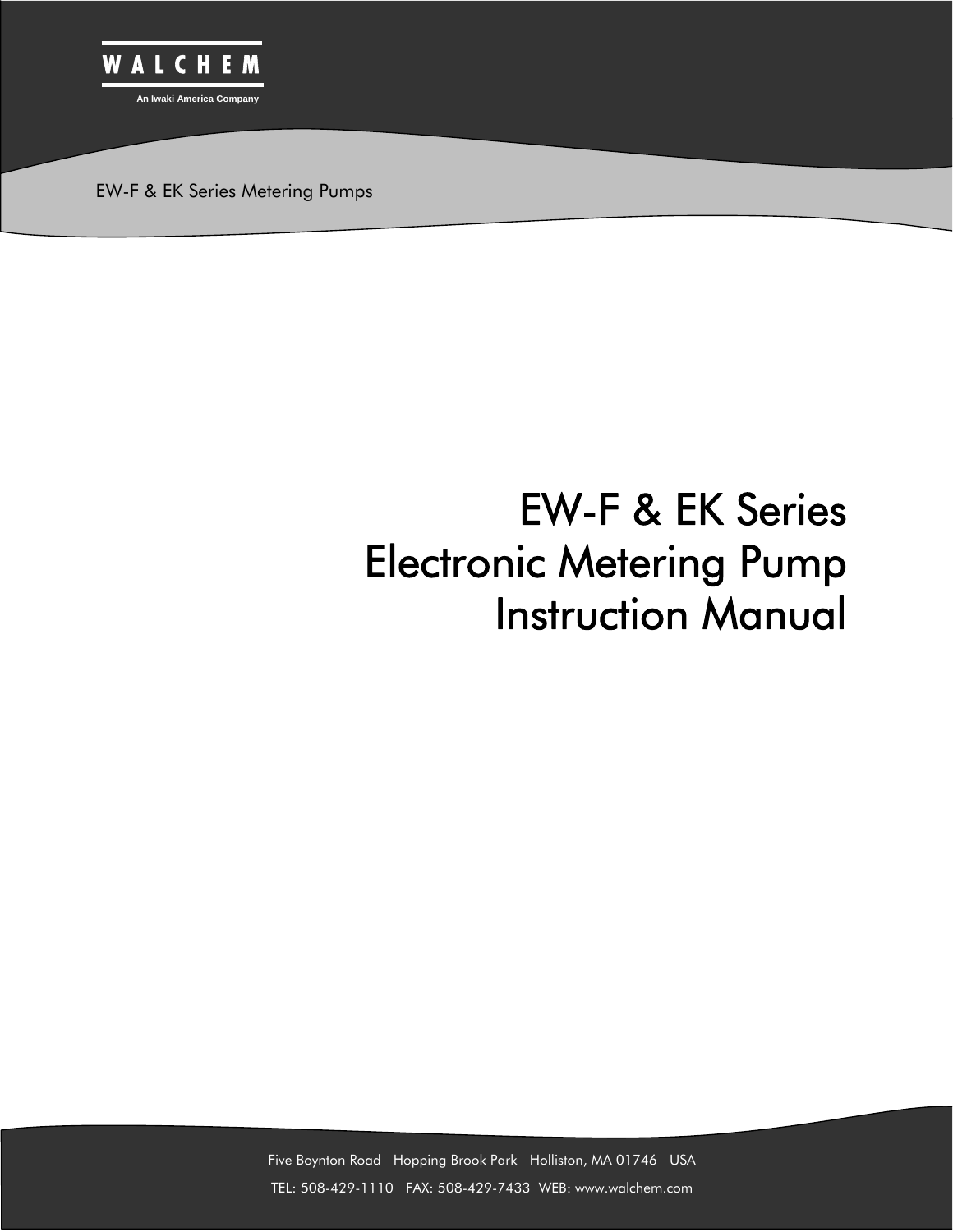# **Notice**

*© 2008 WALCHEM, An Iwaki America Incorporated Company (hereinafter "Walchem") Five Boynton Road, Holliston, MA 01746 USA tel (508) 429-1110 fax (508) 429-7433 All Rights Reserved Printed in USA* 

# **Proprietary Material**

*The information and descriptions contained herein are the property of WALCHEM. Such information and descriptions may not be copied or reproduced by any means, or disseminated or distributed without the express prior written permission of WALCHEM.* 

*This document is for information purposes only and is subject to change without notice.*

# **Statement of Limited Warranty**

*WALCHEM warrants equipment of its manufacture and bearing its identification to be free from defects in workmanship and material for a period of two years from date of delivery from the factory or authorized distributor under normal use and service and otherwise when such equipment is used in accordance with instructions furnished by WALCHEM and for the purposes disclosed in writing at the time purchased, if any. WALCHEM's liability under this warranty shall be limited to replacement or repair, F.O.B. Holliston, MA U.S.A. of any defective equipment or part which, having been returned to WALCHEM, transportation charges prepaid, has been inspected and determined by WALCHEM to be defective.* 

*THIS WARRANTY IS IN LIEU OF ANY OTHER WARRANTY, EITHER EXPRESS OR IMPLIED, AS TO DESCRIPTION, QUALITY, MERCHANT-ABILITY, FITNESS FOR ANY PARTICULAR PURPOSE OR USE, OR ANY OTHER MATTER.* 

*P/N E00118.F Nov 2008*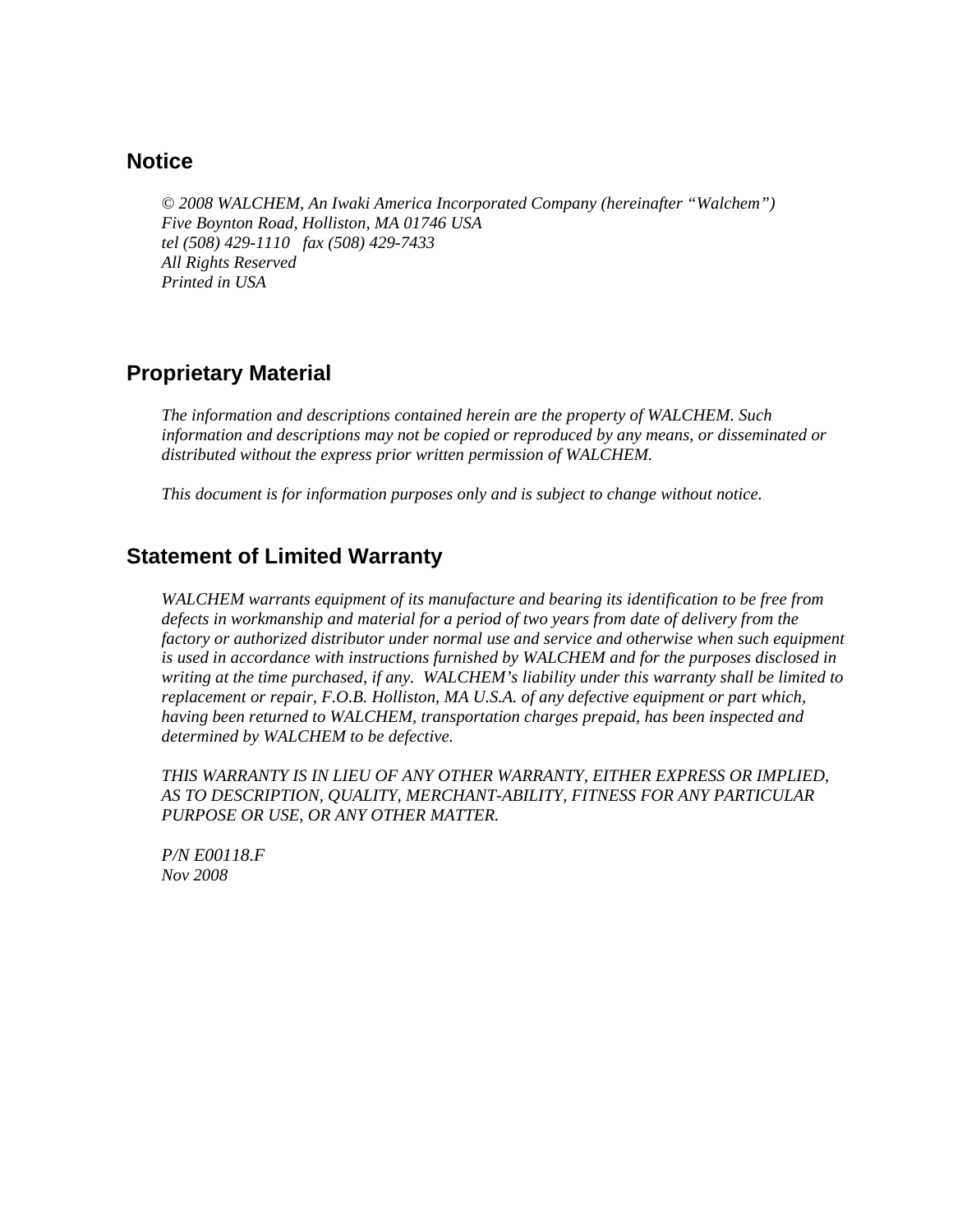# **TABLE OF CONTENTS**

Thank you for choosing a Walchem E-Class metering pump. This instruction manual deals with the correct installation, operation, maintenance and troubleshooting procedures for the EW and EK model metering pumps. Please read through it carefully to ensure the optimum performance, safety and service of your pump.

| 1.0 |    |  |
|-----|----|--|
| 1.1 |    |  |
| 1.2 |    |  |
| 1.3 |    |  |
| 1.4 |    |  |
| 1.5 |    |  |
| 2.0 |    |  |
| 2.1 |    |  |
| 2.2 |    |  |
| 2.3 |    |  |
| 2.4 |    |  |
| 2.5 |    |  |
| 2.6 |    |  |
| 3.0 |    |  |
| 3.1 |    |  |
| 3.2 |    |  |
| 3.3 |    |  |
| 3.4 |    |  |
| 3.5 |    |  |
| 3.6 |    |  |
| 3.7 |    |  |
| 3.8 |    |  |
| 4.0 |    |  |
| 4.1 |    |  |
| 4.2 |    |  |
| 4.3 |    |  |
| 5.0 |    |  |
| 6.0 |    |  |
| 7.0 | 32 |  |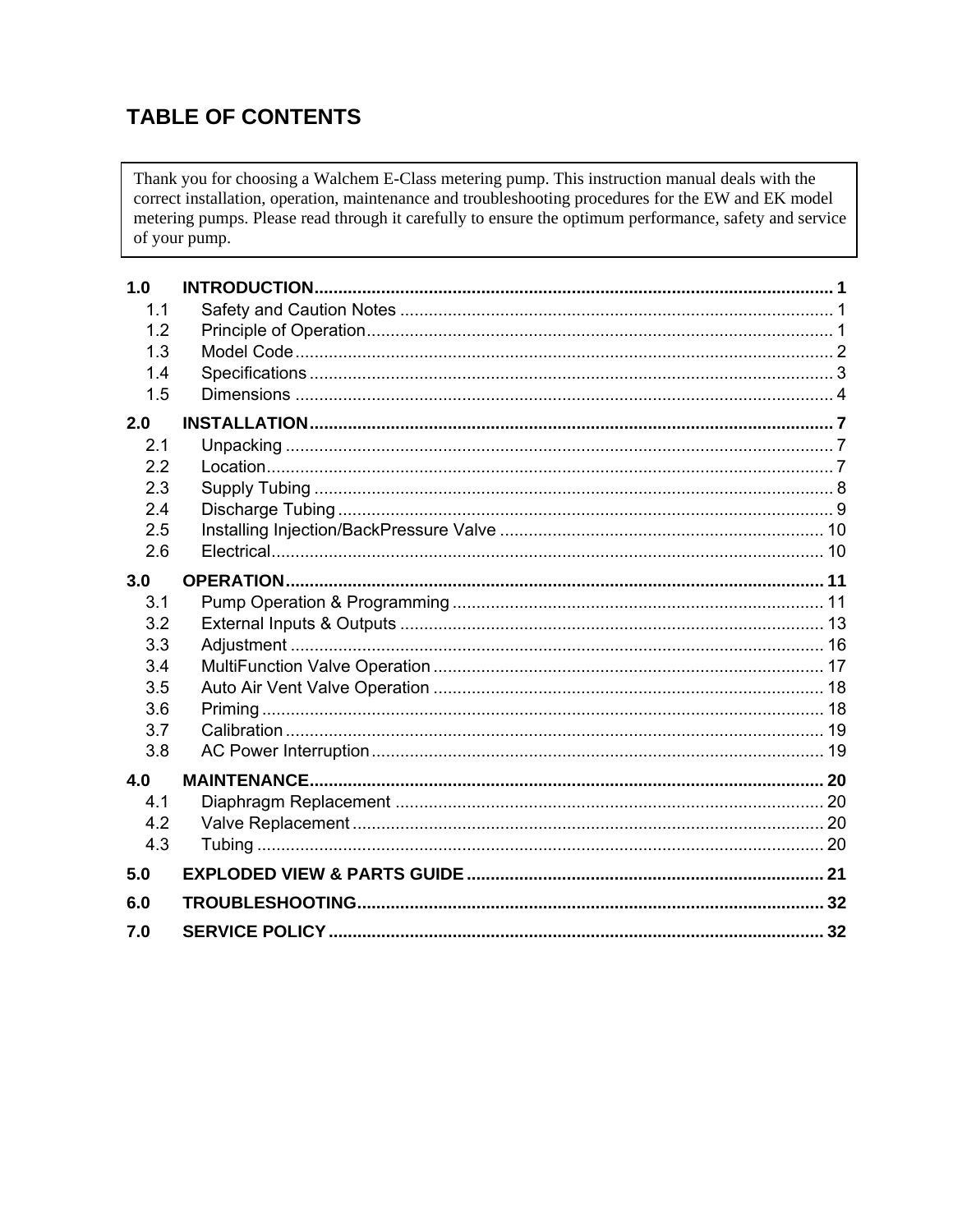# **1.0 INTRODUCTION**

# **1.1 Safety and Caution Notes**



Always wear protective clothing, eye protection and gloves before working on or near a metering pump. Follow all recommendations of the supplier of the solution being pumped. Refer to the MSDS from the solution supplier for additional precautions.

Walchem E-Class metering pumps should be installed where ambient temperatures do not exceed 122 $\degree$ F (50 $\degree$ C) or do not fall below 32 $\degree$ F (0 $\degree$ C), or where pump or tubing are directly exposed to sunlight. To protect and maintain the IP rating of the pump, the clear covers that protect the electronic controls MUST be left in a secured/tightened condition at all times other than during adjustment of the pump.



**WARNING Risk of electrical shock!** This pump is supplied with a grounding conductor and grounding-type attachment plug. To reduce the risk of electrical shock, be certain that it is connected only to a properly grounded, grounding type receptacle with ratings conforming to the data on the pump data plate. Prior to performing any maintenance on a pump, disconnect the pump from the electrical power source.



### **Plumbing Precautions**

All tubing must be securely attached to the fittings prior to starting the pump (see Section 2.3). Only use Walchem tubing with your pump. Tubing should be shielded to prevent possible injury in case of rupture or damage. UV resistant tubing should be used if the tubing is exposed to UV light. Always adhere to local plumbing codes and requirements. Be sure that the installation does not constitute a cross connection. Walchem is not responsible for improper installations. Prior to performing any maintenance on a pump, depressurize the discharge tubing.

If you are pumping downhill or into little or no system pressure, a back pressure/anti-syphon device must be installed to prevent over-pumping. Contact your Walchem distributor for additional information.



# **Solution Compatibility**

**CAUTION!** This pump has been evaluated for use with water only. The suitability of this pump for use with liquids other than water, such as acid and alkaline, is the responsibility of the user. For liquids other than water, select the best-suited liquid end material combination using a chemical compatibility chart.

# **1.2 Principle of Operation**

The E-Class electronic metering pumps consist of a pump unit, a drive unit, and a control unit. The drive unit is an electromagnetic solenoid. When the solenoid coil is energized by the control unit the armature shaft moves forward due to the magnetic force of the solenoid. The shaft is attached to a PTFE faced diaphragm which is part of the pump unit. The diaphragm is forced into the pump head cavity decreasing volume and increasing pressure which forces liquid in the pump head out through the discharge check valves. When the solenoid coil is deenergized, a spring returns the armature to its starting position. This action pulls the diaphragm out of the head cavity increasing volume and decreasing pressure. Atmospheric pressure then pushes liquid from the supply tank through the suction check valves to refill the pump head.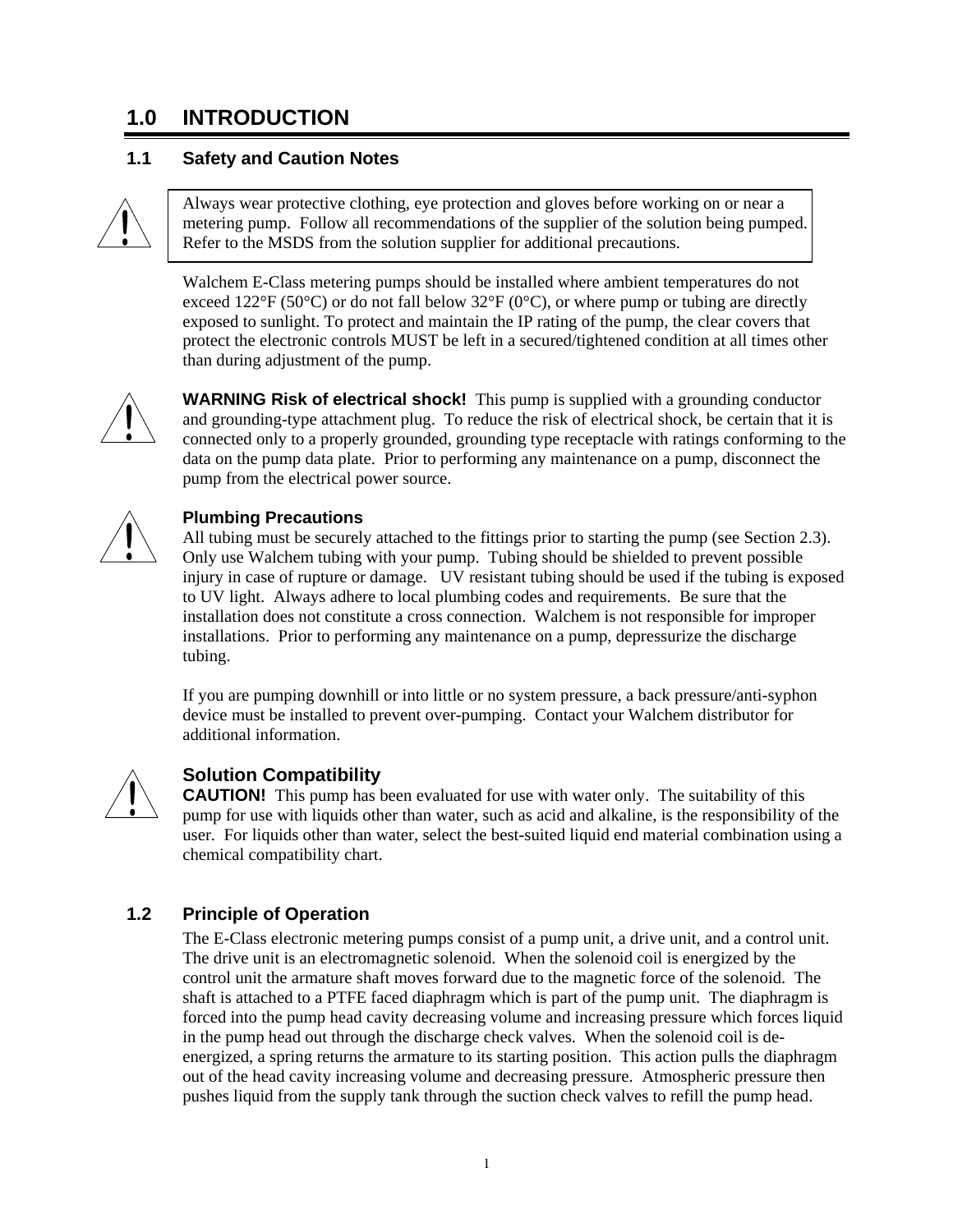# **1.3 Model Code**



### **1 Pump Series**

- **EW** IP 65 electronic metering pump with external pulse control or manual speed control (adjustable to 360 strokes per minute) and manually adjustable stroke length. (Turndown ratio 1800:1.)
- **EK** IP 67 aggressive environment rated electronic metering pump with external pulse control or manual speed control (adjustable to 360 strokes per minute) and manually adjustable stroke length. (Turndown ratio 1800:1.)
- **2 Capacity/Pressure Rating** (See Section 1.4 for detailed chart.)

#### **3 Control Module**

- **F** For use on all EW models, features digitally adjustable speed and external pulse input control, stop & pre-stop inputs
- **R** For use on all EK models, features external pulse input control and stop input.

### **4 Voltage**

- **1** 115 VAC, 50/60 Hz
- **2** 230 VAC, 50/60 Hz
- **5** Liquid End (See Section 1.4 for detailed chart.)

#### **6 Options**

- **A** Auto Air Vent Valve is supplied in place of the manual air vent valve. Available for B11, B16, C16 and C21 sizes with -VC liquid ends only.
- **M** Multifunction Valve is supplied in place of the manual air vent valve. Available for the EW and EK 11-21 sized pumps with VC, VE, VF, PC, and PE liquid ends. Not available with the AAVV feature.
- **H** High Pressure pump configuration available with EW–PC and –PE liquid ends only. High Pressure pump maximum speed is 240 SPM.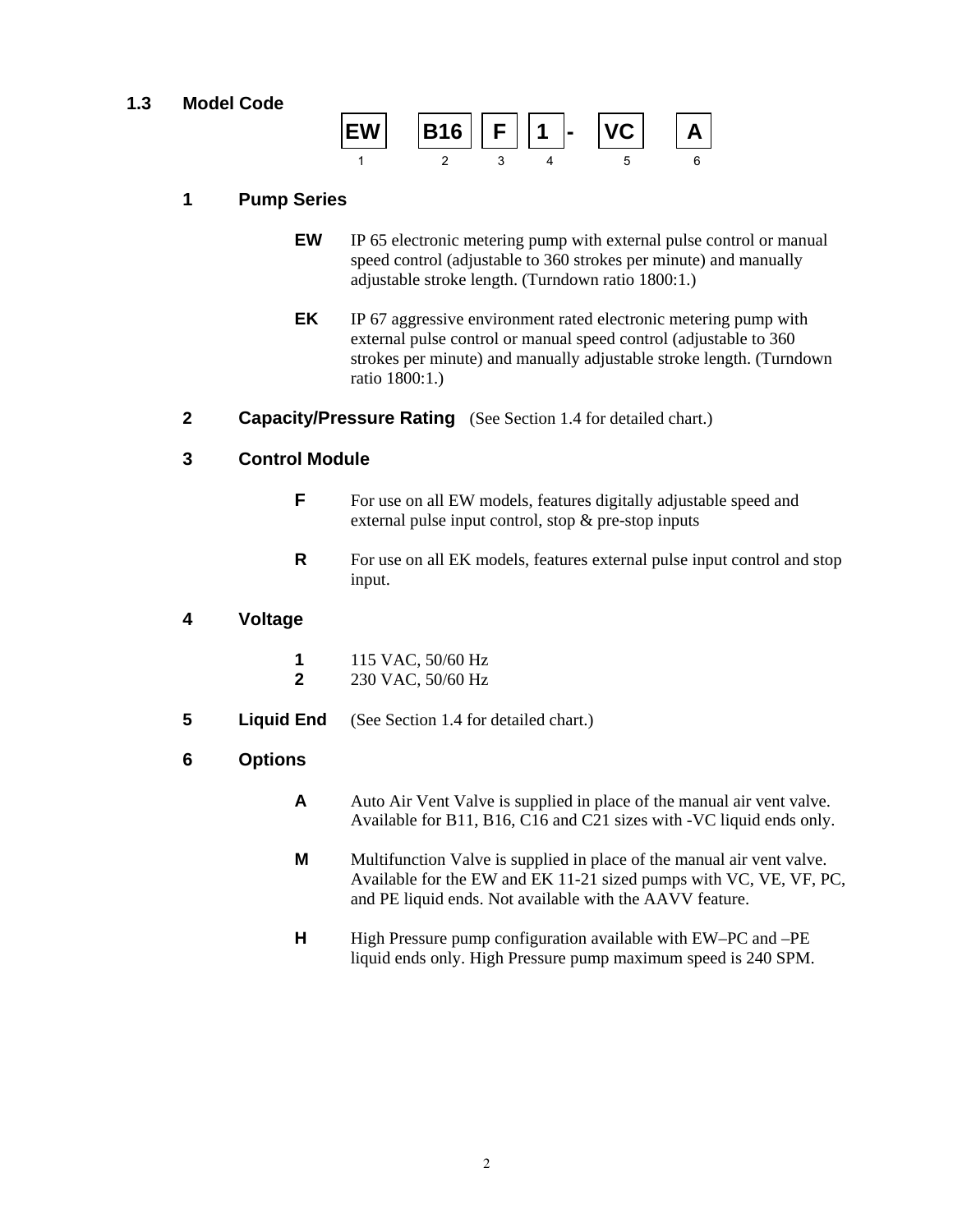# **1.4 Specifications**

| Electrical            | 50/60 Hz, single phase |                |              |
|-----------------------|------------------------|----------------|--------------|
| <b>EWB/EKB</b>        | 115 VAC±10%            | $0.8$ Amp max. | 20 watt avg. |
|                       | 230 VAC±10%            | 0.4 Amp max.   | 20 watt avg. |
| <b>EWC/EKC</b>        | 115 VAC $\pm$ 10%      | 1.2 Amp max.   | 22 watt avg. |
|                       | 230 VAC±10%            | $0.6$ Amp max. | 22 watt avg. |
| Onevative Conditional |                        |                |              |

#### *Operating Conditions*

| Ambient temperature | 32°F to 122°F (0°C to 50°C)                                                                          |
|---------------------|------------------------------------------------------------------------------------------------------|
| Relative humidity   | To $85\%$ (EW) / 95% (EK) non-condensing                                                             |
| Liquid temperature  | $32^{\circ}$ to 104 $^{\circ}$ F (0 to 40 $^{\circ}$ C) for PVC based liquid ends                    |
|                     | $32^{\circ}$ to $140^{\circ}$ F (0 to 60 $^{\circ}$ C) for PP, PVDF, SS based liquid ends            |
|                     | Below $32^{\circ}F$ (0 $^{\circ}C$ ), pump is limited to 70% of max. pressure. Liquid cannot freeze. |

#### *Capacity/Pressure Rating*

|                                                                                                                                  |          | Maximum<br><b>Output Capacity</b> | Maximum<br>Output<br>Pressure <sup>1</sup><br>per Stroke (mL) |      | Connection<br>Size (in) |            |                                               |
|----------------------------------------------------------------------------------------------------------------------------------|----------|-----------------------------------|---------------------------------------------------------------|------|-------------------------|------------|-----------------------------------------------|
| Size                                                                                                                             | (Gal/hr) | (mL/min)                          | Min.                                                          | Max. | <b>PSI</b>              | <b>MPa</b> | Tubing O.D                                    |
| <b>B11</b>                                                                                                                       | 0.6      | 38                                | 0.03                                                          | 0.11 | 150                     | 1.0        | 3/8                                           |
| <b>B11-H</b>                                                                                                                     | 0.3      | 21                                | 0.02                                                          | 0.09 | 250                     | 1.7        | $\frac{3}{8}$ (suc) x $\frac{1}{4}$ NPT (dis) |
| <b>B16</b>                                                                                                                       | 1.0      | 65                                | 0.04                                                          | 0.18 | 105                     | 0.7        | 3/8                                           |
| <b>B21</b>                                                                                                                       | 1.8      | 115                               | 0.07                                                          | 0.32 | 60                      | 0.4        | 3/8                                           |
| <b>B31</b>                                                                                                                       | 3.3      | 210                               | 0.12                                                          | 0.58 | 30                      | 0.2        | 1/2                                           |
| C <sub>16</sub>                                                                                                                  | 1.3      | 80                                | 0.05                                                          | 0.22 | 150                     | 1.0        | 3/8                                           |
| C16-H                                                                                                                            | 0.6      | 40                                | 0.03                                                          | 0.17 | 250                     | 1.7        | $\frac{3}{8}$ (suc) x $\frac{1}{4}$ NPT (dis) |
| C <sub>21</sub>                                                                                                                  | 2.3      | 145                               | 0.08                                                          | 0.40 | 105                     | 0.7        | 3/8                                           |
| C31                                                                                                                              | 4.3      | 270                               | 0.15                                                          | 0.75 | 50                      | 0.35       | 1/2                                           |
| $C36^2$                                                                                                                          | 6.7      | 420                               | 0.24                                                          | 1.17 | 30                      | 0.2        | 1/2                                           |
| Auto Air vent valve reduces maximum pressure approx. 35 PSI (0.2 MPa)<br>Output of the EW/EKC36-TC/FC/SH is 6.3 GPH (400 ml/min) |          |                                   |                                                               |      |                         |            |                                               |

#### *Adjustment Range*

 Stroke length adjustment range 20% to 100% Frequency adjustment range 0 to 360 strokes per minute

# *Materials of Construction*

| Liquid End   | Pump Head       |                                      | Valve        | Valve        | Valve                                         |                         |                      |
|--------------|-----------------|--------------------------------------|--------------|--------------|-----------------------------------------------|-------------------------|----------------------|
| Code         | & Fittings      | Diaphragm                            | <b>Balls</b> | Seat         | Seals                                         | Gasket                  | Tubing               |
| <b>PC</b>    | <b>GFRPP</b>    |                                      | <b>CE</b>    | <b>FKM</b>   | <b>FKM</b>                                    |                         |                      |
| <b>PE</b>    | <b>GFRPP</b>    |                                      | <b>CE</b>    | <b>EPDM</b>  | <b>EPDM</b>                                   |                         |                      |
| <b>VC</b>    | <b>PVC</b>      |                                      | <b>CE</b>    | <b>FKM</b>   | <b>FKM</b>                                    |                         |                      |
| <b>VE</b>    | <b>PVC</b>      | <b>PTFE</b><br>(bonded to            | <b>CE</b>    | <b>EPDM</b>  | EPDM                                          | <b>PTFE</b>             | <b>PE</b>            |
| <b>VF</b>    | <b>PVC</b>      | EPDM)                                | <b>PTFE</b>  | <b>EPDM</b>  | <b>EPDM</b>                                   |                         |                      |
| <b>TC</b>    | <b>PVDF</b>     |                                      | <b>CE</b>    | <b>FKM</b>   | <b>FKM</b>                                    |                         |                      |
| <b>FC</b>    | <b>PVDF</b>     |                                      | <b>CE</b>    | <b>PCTFE</b> | <b>PTFE</b>                                   |                         |                      |
| <b>SH</b>    | <b>SS</b>       |                                      | <b>HC</b>    | HC           | <b>PTFE</b>                                   |                         | $\frac{1}{4}$ " NPTF |
| CE.          | Alumina ceramic |                                      |              | <b>PE</b>    |                                               | Polyethylene            |                      |
| <b>EPDM</b>  |                 | Ethylene propylene diene monomer     |              |              | <b>PTFE</b>                                   | Polytetrafluoroethylene |                      |
| <b>FKM</b>   |                 | Fluoroelastomer                      |              |              | Polyvinylchloride (translucent)<br><b>PVC</b> |                         |                      |
| <b>GFRPP</b> |                 | Glass fiber reinforced polypropylene |              |              | <b>PVDF</b><br>Polyvinylidenefluoride         |                         |                      |
| HC.          |                 | Hastelloy C276                       |              |              |                                               | 316 stainless steel     |                      |
|              |                 | PCTFE Polychlorotrifluoroethylene    |              |              |                                               |                         |                      |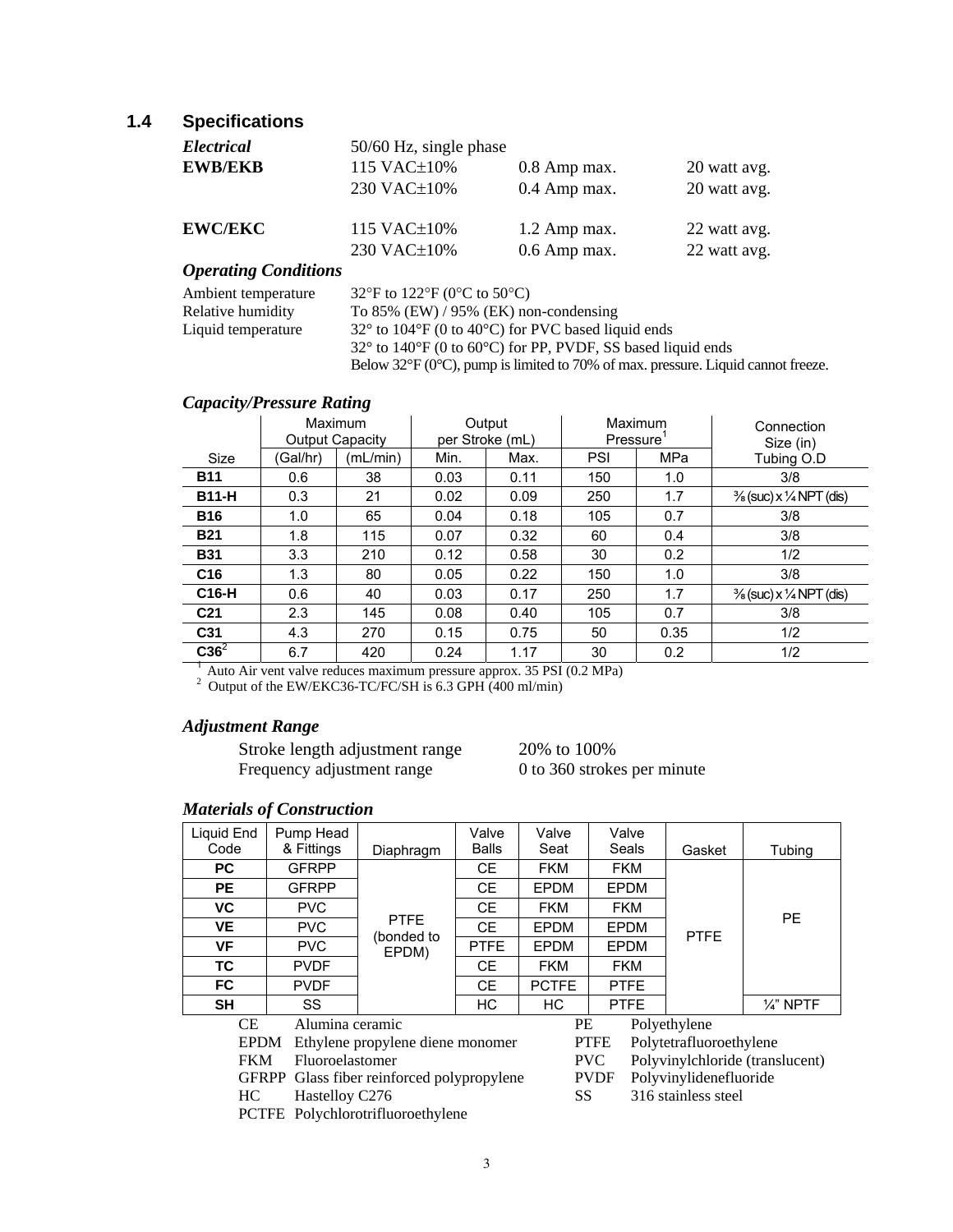# **1.5 Dimensions**



### *EW-11,16 and 21 Models with thermoplastic liquid end materials*



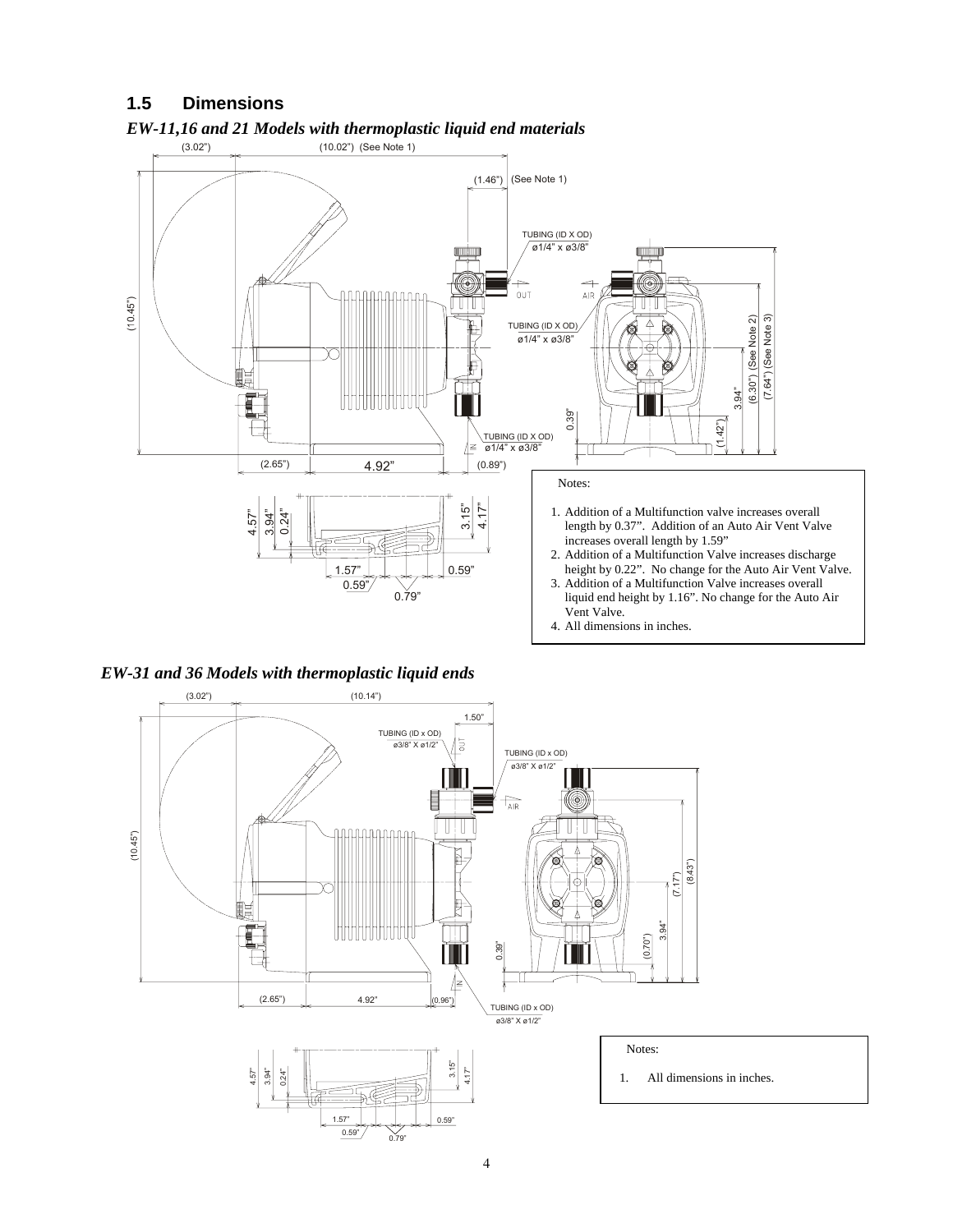

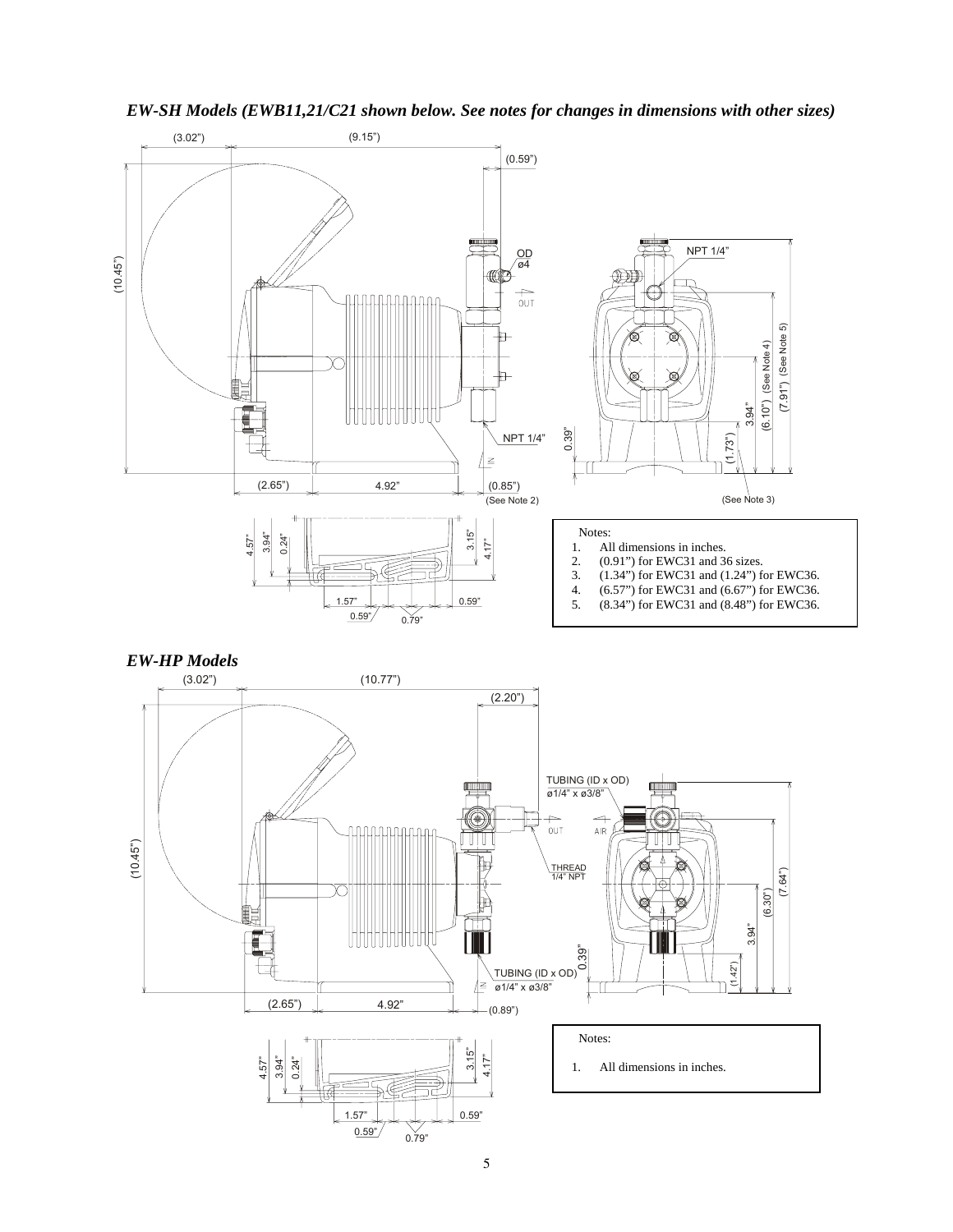#### *EK-11,16 ands 21 Models with thermoplastic liquid end materials*



*EK-31 and 36 Models with thermoplastic liquid ends*

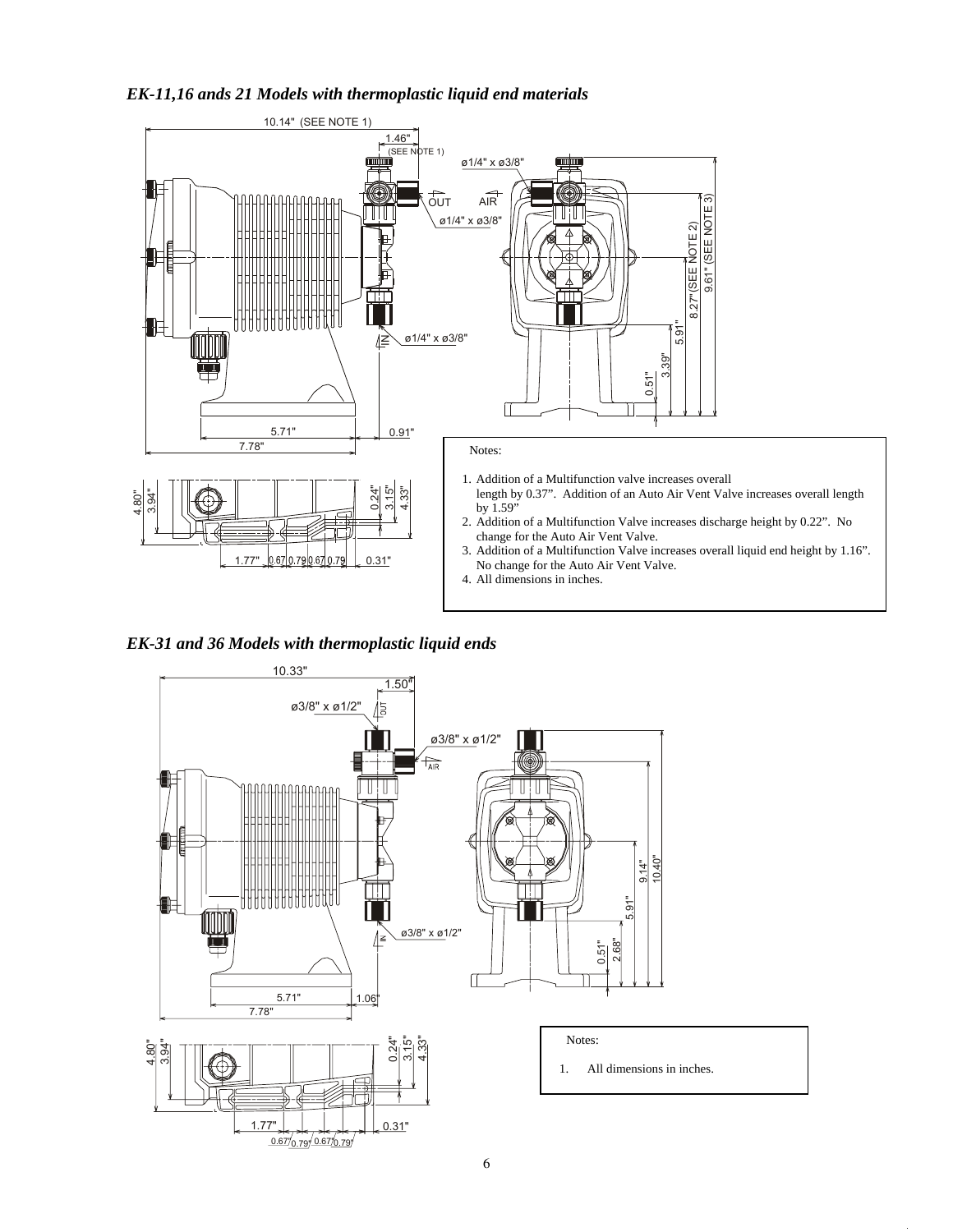# **2.0 INSTALLATION**

## **2.1 Unpacking**

Open the shipping carton and inspect contents for damage. If any items are missing or damaged contact your local distributor.

Pumps are pre-primed with water at the factory. If the application is not compatible with water, drain and dry before use. Be sure to remove caps from fittings before attaching tubing.



**CAUTION:** Head bolts may have loosened during storage or shipment. Be sure to check and tighten to 19 lb-in torque, if necessary.

#### **2.2 Location**

Choose a location for the pump which is clean, dry, close to an electrical outlet, and allows convenient access to stroke length control, frequency control, and tubing connections. Avoid areas where ambient temperature exceeds  $122^{\circ}F(50^{\circ}C)$  or falls below  $32^{\circ}F(0^{\circ}C)$ , or where the pump or tubing would be exposed to direct sunlight.

This pump is cord connected and not intended for permanent mounting to a building structure. However, temporary mounting to stabilize the pump during operation may be necessary as long as tools are not required for the installation or removal of the pump.

Flooded suction (mounting the pump below the level of liquid in the supply tank) is strongly recommended, especially when pumping liquids that readily generate gas bubbles. Sodium hypochlorite and hydrogen peroxide are common examples of such liquids. (See Figure 1.)

If flooded suction mounting is not possible, a shelf adjacent to (but not directly above) the supply tank often works well. (See Figure 2.) The supply tank or cover can also be used if it has provisions for mounting a pump. (See Figure 3.) In any case, the total suction lift should not exceed 5 ft (1.5m).

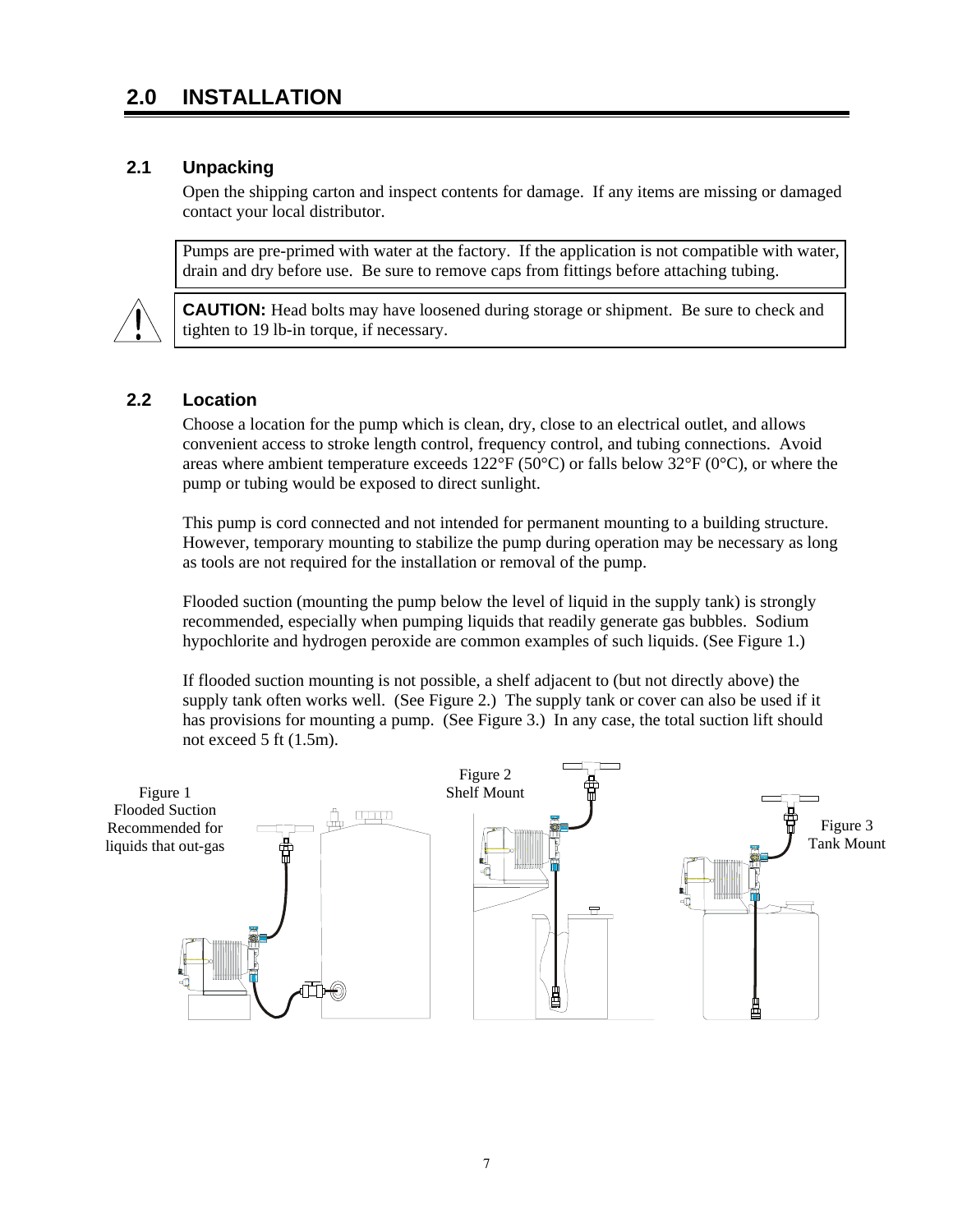

# **2.3 Supply Tubing**

The supply tubing run should be as short as possible. For flooded suction mounting, install a shut-off valve with an appropriate tubing connector at the tank outlet. Cut a length of tubing from the coil supplied and install between the shut-off valve and the pump inlet fitting. For suction lift applications, slide on the ceramic weight, then install a foot valve on one end of suction tubing. Cut the tubing to a length such that the foot valve hangs vertically about 1 in (25mm) above the bottom of the tank. Avoid any loops in the tubing run that could form a vapor trap. Running the tubing through a length of pipe will help to keep tubing straight. Total vertical suction lift should be no more than 5ft. (1.5m). Reference Figure 4.

Attach tubing as shown in Figure 5. First slide the coupling nut, small end first, onto the tubing. Push the tubing over the valve housing tip *all the way to the valve housing shoulder*. (Tip: if the tubing is stiff from cold, dip the tubing end in hot tap water for a few minutes so it will slide on and flare out more easily. Push the coupling nut onto the threads. Apply some pressure on the coupling nut and tubing while tightening the nut, making sure the tubing has not backed off of the shoulder of the valve housing.



**WARNING:** *All fittings and coupling nuts should be tightened by hand only. If necessary, a small tool may be used to make it snug. DO NOT use excessive force or large wrenches.* 

The coupling nut should not bottom out completely against the fitting. If this happens during connection, either the tubing has slid down the shoulder while tightening, or the tubing has been pinched. Remove the coupling nut, re-cut the tubing and re-connect.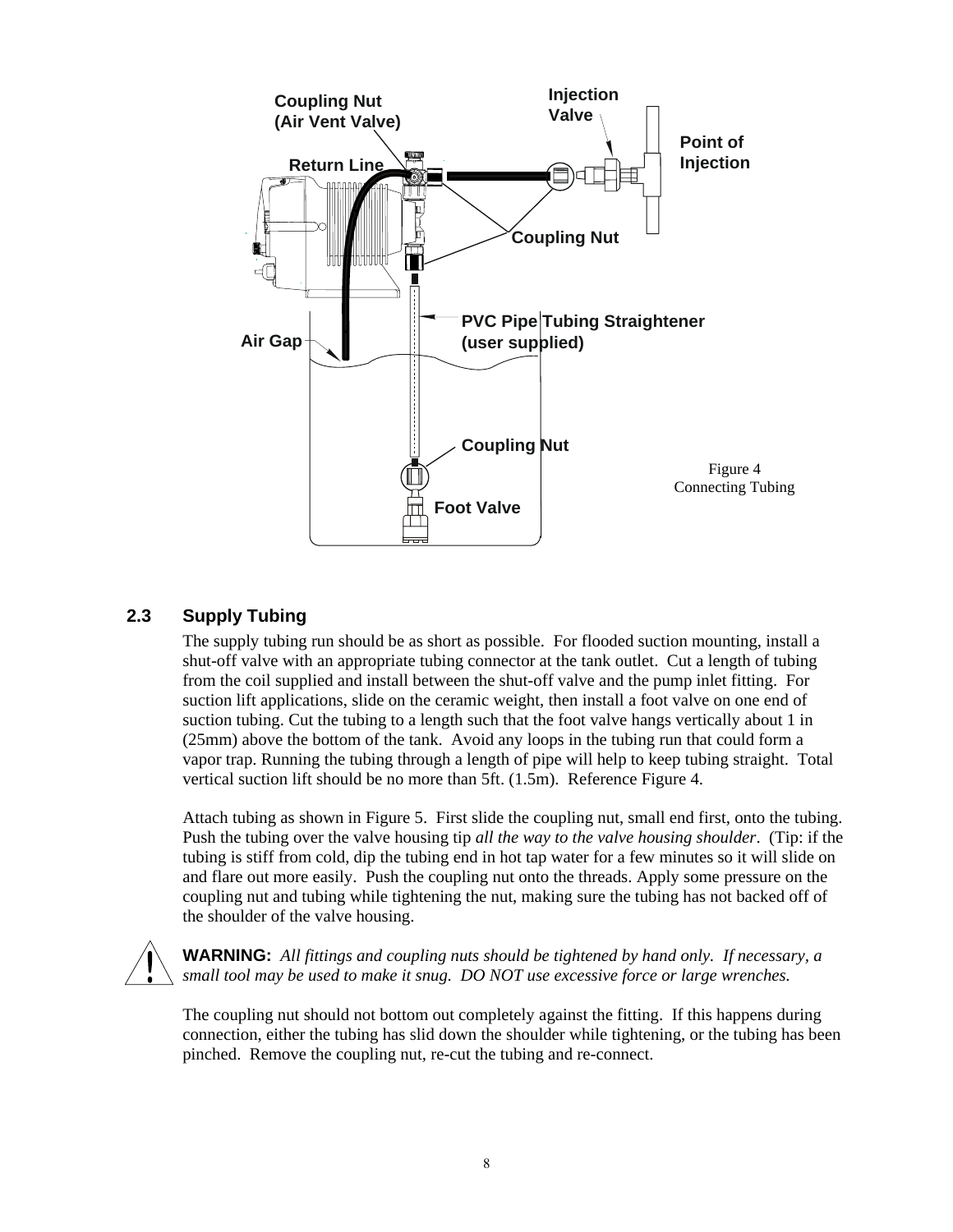

**WARNING**: If there is any leakage around the coupling nut and it appears to have been installed correctly, DO NOT TIGHTEN the coupling further! Release pressure in the line, disconnect tubing, re-cut and re-connect. Tightening of misinstalled tubing may cause the tubing to pop off under pressure.



# **2.4 Discharge Tubing**

Cut a length of tubing long enough to go from the pump to the application (injection) point. Additional tubing can be ordered from your distributor. Avoid sharp turns or bends and hot surfaces. Routing tubing through rigid pipe such as PVC pipe is recommended for long runs and/or as protective shielding against corrosive chemicals. If applicable, install the injection valve in 1/2" NPT thread at the injection point (see section 2.5) and connect the discharge tubing to the injection valve.

Attach tubing as described in section 2.3 and as shown in Figures 5 and 6. Note: Some models have an air vent valve with two outlet connections. The connection marked 'OUT' is the discharge side to the application point. (Fig 6).

Attach a second length of tubing to the air vent side marked ('AIR') and route back to the chemical solution tank or drum. On the larger pumps  $(31 \& 36 \text{ sizes})$ , the air vent valve connections are not marked, however, the discharge side is the vertical (UP) connection and the air vent connection is on the side of the valve.



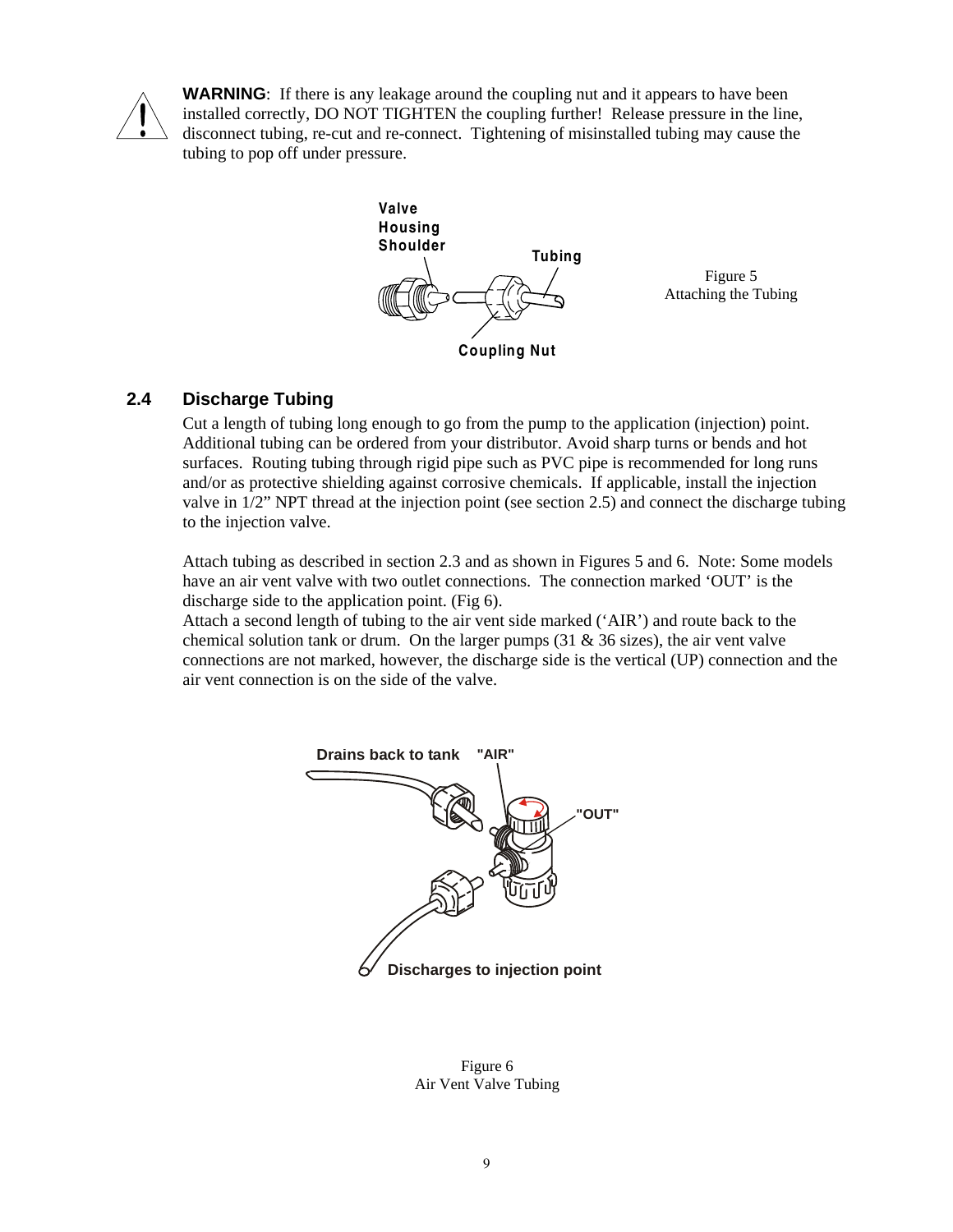# **2.5 Installing Injection/BackPressure Valve**

A fitting or tee with 3/8" or 1/2" NPTF threads and with sufficient depth will accept the injection valve assembly. If required, trim off an amount of the extension tip until it fits into the fitting or tee. (Fig. 7.)

The position of the injection/back pressure valve can be at any orientation as long as the spring is retained in the valve. DO NOT REMOVE THE SPRING. Be sure to check and replace the spring as needed. Attach the tubing following the same instructions in section 2.3, connecting the supply tubing.



**CAUTION:** Some chemicals may have reactions as they are injected into the main flow. For example, sulfuric acid may react with water causing excess heat. If the chemical is heavier than water, mount the injection valve as close as possible to vertical coming into the bottom of the pipe. This will keep the injection nozzle facing up and keep the heavier chemistry from draining into the pipe and causing adverse reactions within the injection valve and pipe.

In addition to preventing backflow from pressurized lines, the injection valve acts somewhat as a back pressure valve when pumping into open atmosphere type applications. However, the back pressure by the injection valve is very low and can vary. The output of the metering pumps is rated at maximum back pressure and will increase as back pressure decreases dependent on the specific installation. Additionally, the valve does NOT act as an anti-siphon valve. If siphoning is a possibility, or if pumping downhill into open atmosphere (open tank), a Walchem MultiFunction valve or a separate back pressure/anti-siphon valve must be installed.

Note: Siphoning can also occur at the tip of the injection valve because of the high flow rate in the main pipe flowing past the small injection nozzle (venturi effect). In this case, an antisiphon device must be installed to avoid over feeding or siphoning of chemistry.



### **2.6 Electrical**



**WARNING Risk of electrical shock!** This pump is supplied with a grounding conductor and grounding-type attachment plug. To reduce the risk of electrical shock, be certain that it is connected only to a properly grounded, grounding type receptacle.



**CAUTION!** The electronics within the pump can be damaged by excessive surges in voltage. Do not install the pump near high-power electrical equipment that generate high surge voltages. Avoid branch circuits that also supply power to heavy or other equipment that could generate electrical interference. If necessary, install a surge suppression device (such as a varistor with a resistance greater than 2000A) or a noise reducing transformer at the pump's power connection.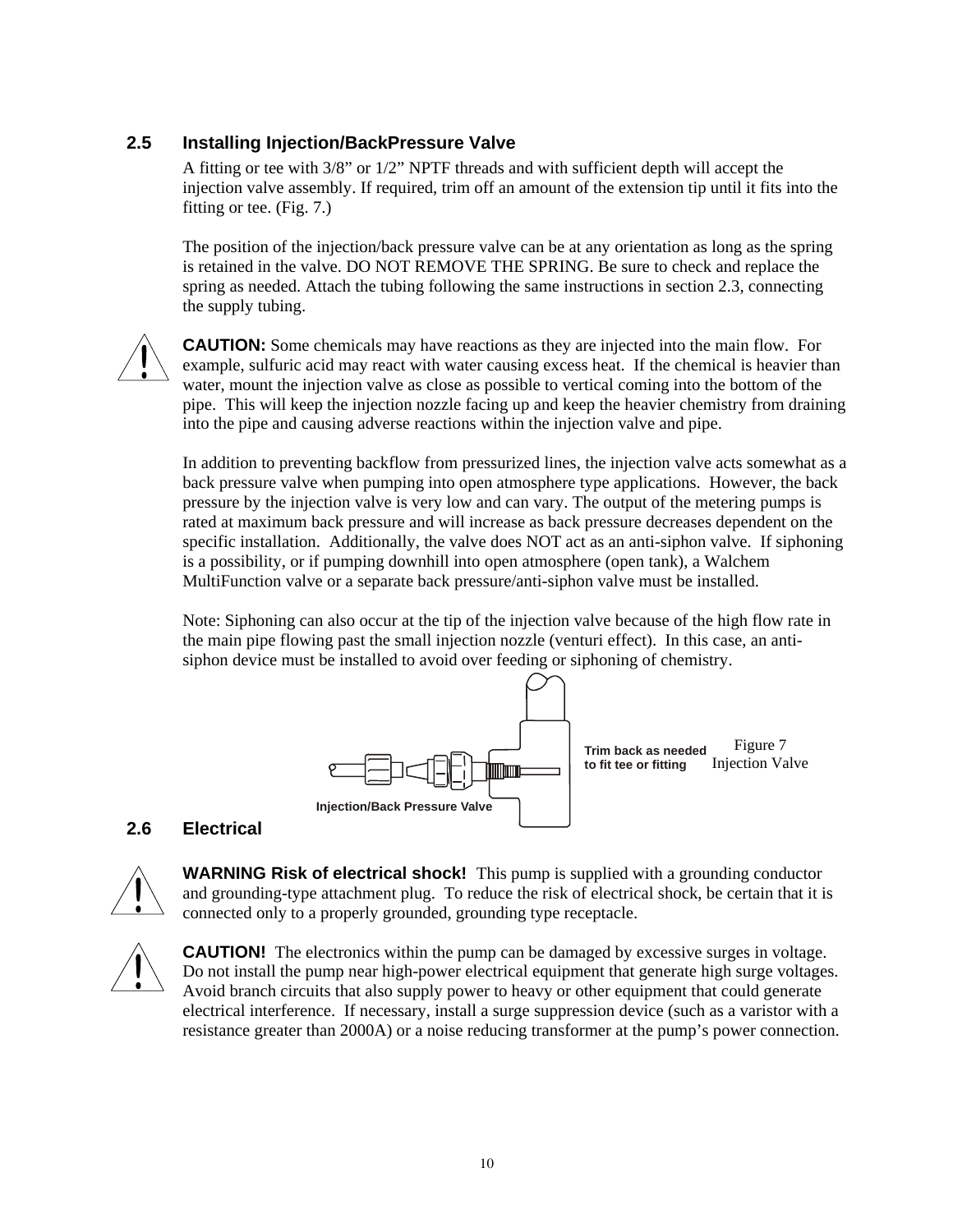# **3.0 OPERATION**

### **3.1 Pump Operation & Programming**

The EW an EK pumps have a digital display, two LED indicators and three pushbutton keys to change the pump speed and programming.



#### **A. Operation Overview**

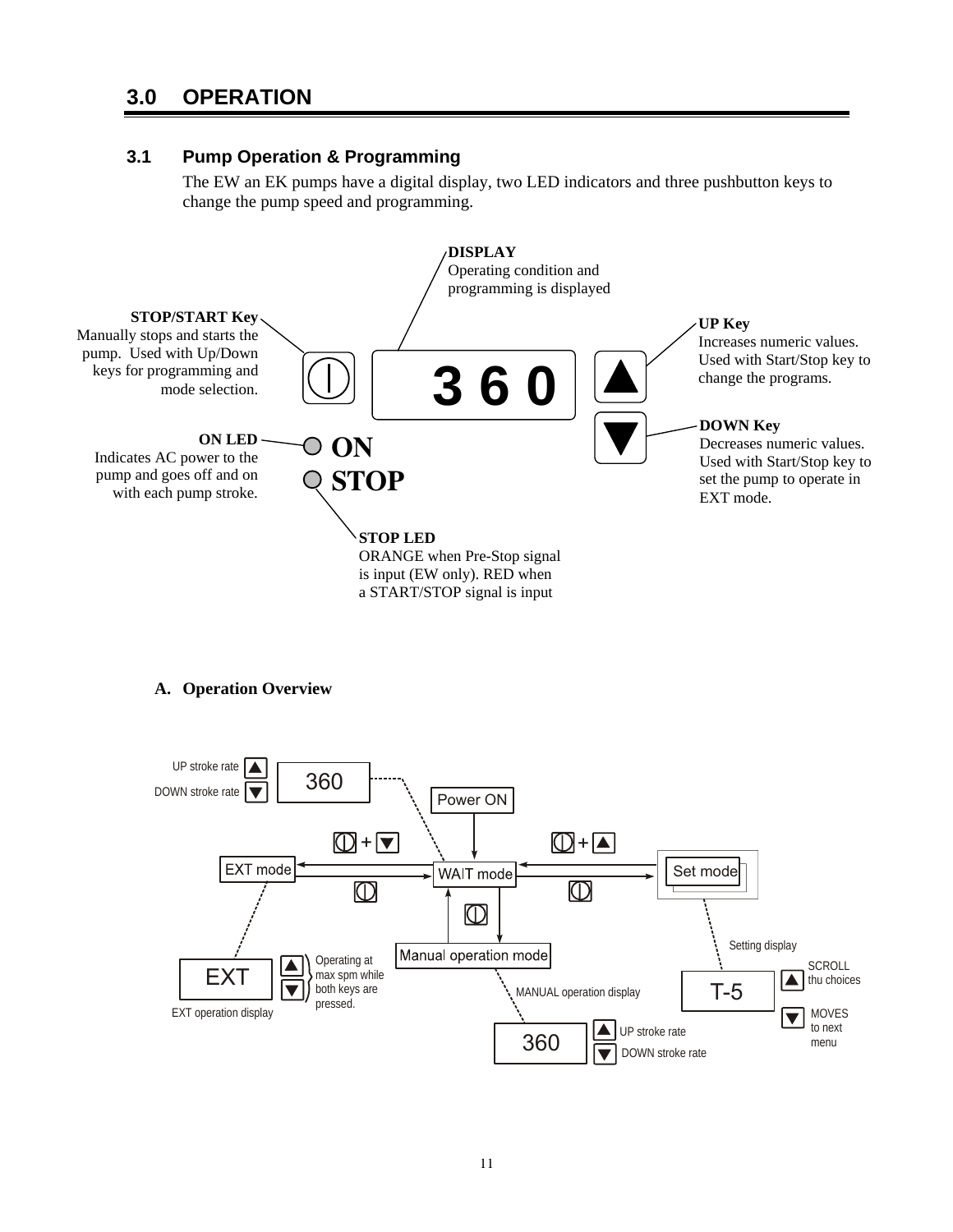

#### **B. Programming**

Pressing the stop/start and up keys simultaneously will enter the program mode. The up and down keys scroll through the menus and choices and the stop/start key will exit back to the wait mode.

#### **On-Time Menu**

The first item displayed will be the factory set choice of the External Input On-Time menu (T-5). There are three choices in this menu: T-5, T-20, and T-50 that can be scrolled through by repeatedly pressing the up key. These settings are time in milliseconds and correlate to the required minimum closure time of the external input signal for the pump to recognize it as a true signal. Selecting the smaller T-5 (5 msec) will allow shorter duration pulses to be recognized (typical for Hall Effect input), while the T-50 (50 msec) setting will help to reduce erroneous pulses from noise (as from a reed switch).

#### **Stop Input NO/NC Selection**

Pressing the down key will move from the Eternal Input On-Time menu to the Stop menu and the initial factory setting is M-OF (input is normally open and contact closure will stop the pump). Pressing the up key will toggle between M-OF and M-ON. Setting the pump to M-ON means that the pump will be stopped continuously and a contact closure into the stop/start input will now start the pump and the pump will run as long as the contact is made.

Pressing the down key will again move back to the On-Time menu and pressing the stop/start key will go back to the wait mode.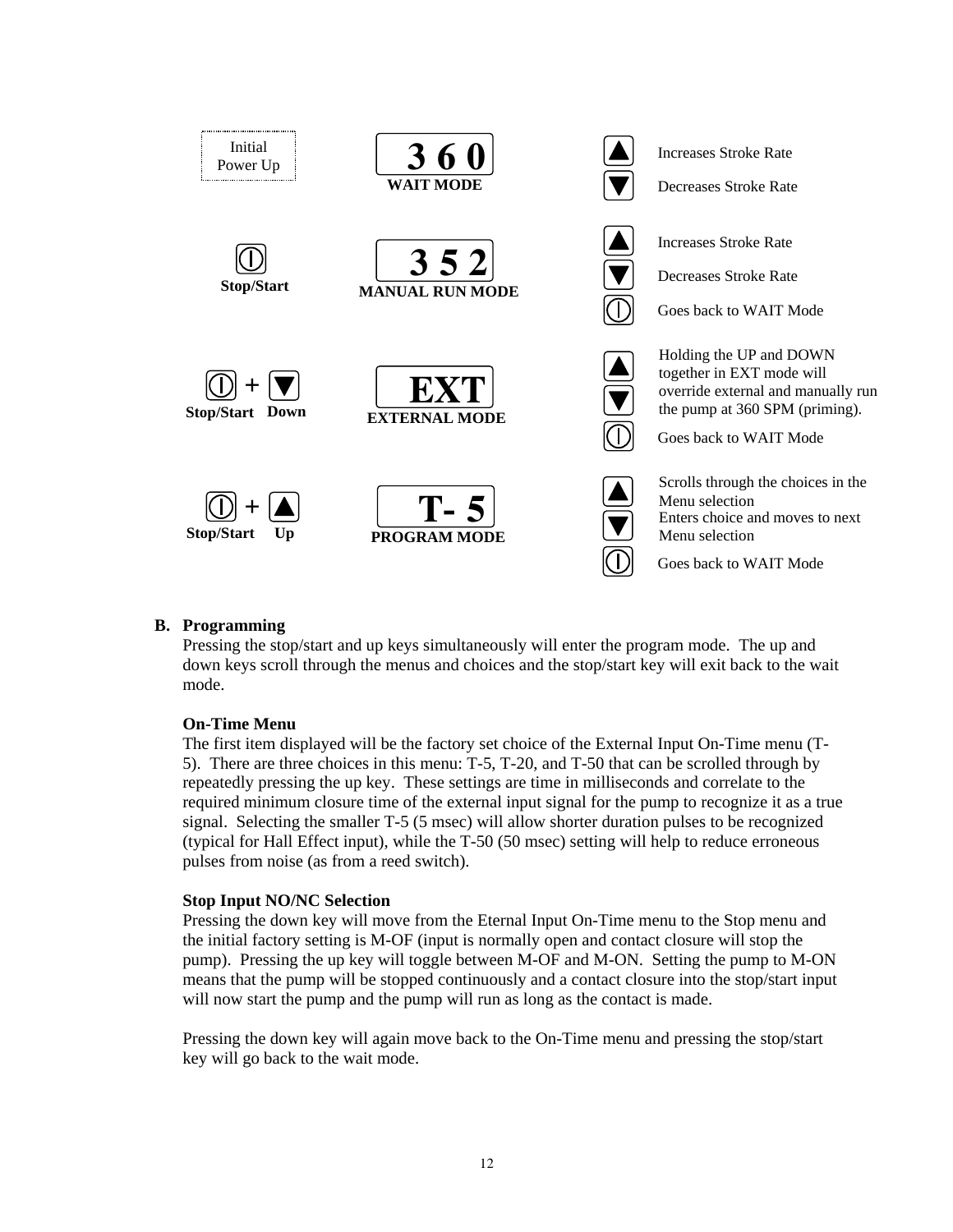### **C. Pump Operation**

#### *Manual and On/Off Control*

The pumps can be operated manually by pressing the stop/start key from the wait mode. Once pressed, the pump will begin to operate at the stroke rate shown on the display. From here, the up and down keys can be used to change the stroke rate, and the stroke length knob can be adjusted down to further reduce the pump output.

Once adjusted/calibrated to the desired flow rate, the pump can be left in manual mode for on/off control via power (connecting/disconnecting AC power from an external source) or for on/off control via the stop/start input. Pressing the stop/start key will go back to the wait mode.

#### *External Control*

Pressing the stop/start key and the down key simultaneously from the wait mode will set the pump to operate in external mode. In this mode, the pump will operate at a speed correlating to the frequency of digital inputs that it receives (see section 3.2 for wiring inputs). If used, the stop/start input will override the digital input signals.

If at any time in external mode the up and down keys are held down simultaneously, the pump will manually run at 360 SPM as long as the two keys are held down. This feature is useful for priming or the elimination of air trapped in the pump or tubing.

Pressing the stop/start key will disable external control and go back to the wait mode.

### **3.2 External Inputs & Outputs**

The EW and EK pumps are capable of being controlled by an external pulse proportional input as well as being controlled by an external stop/start signal. Additionally, the EW pumps have two contact closure relay outputs – one output is ynchronous with the pump frequency and the other is tied to the external stop/start signal.

#### **A. EW Pumps and the 'F' control module**

Two circular mini-DIN female connectors are used to make these connections. Figure 9 shows the mating connections on the back of the pump. Connector 1 is a 5-PIN standard-key connector (P/N E90495) and Connector 2 is a 4-PIN reverse-key connector (P/N E90494).



#### **CONNECTOR 1: PIN FUNCTION**

- **1 Voltage In (24VDC max)**
- **2 External Digital Input**
- **3 Out 2 (Synchronous with stroke)**
- **4 Out 1 (Stop output)**
- **5 Common**

# **CONNECTOR 2:**

| PIN | <b>FUNCTION</b>         |
|-----|-------------------------|
|     | <b>Stop/Start Input</b> |

- **2 Pre-Stop Input**
- **3 Not Used**
- **4 Common**
- 

Figure 9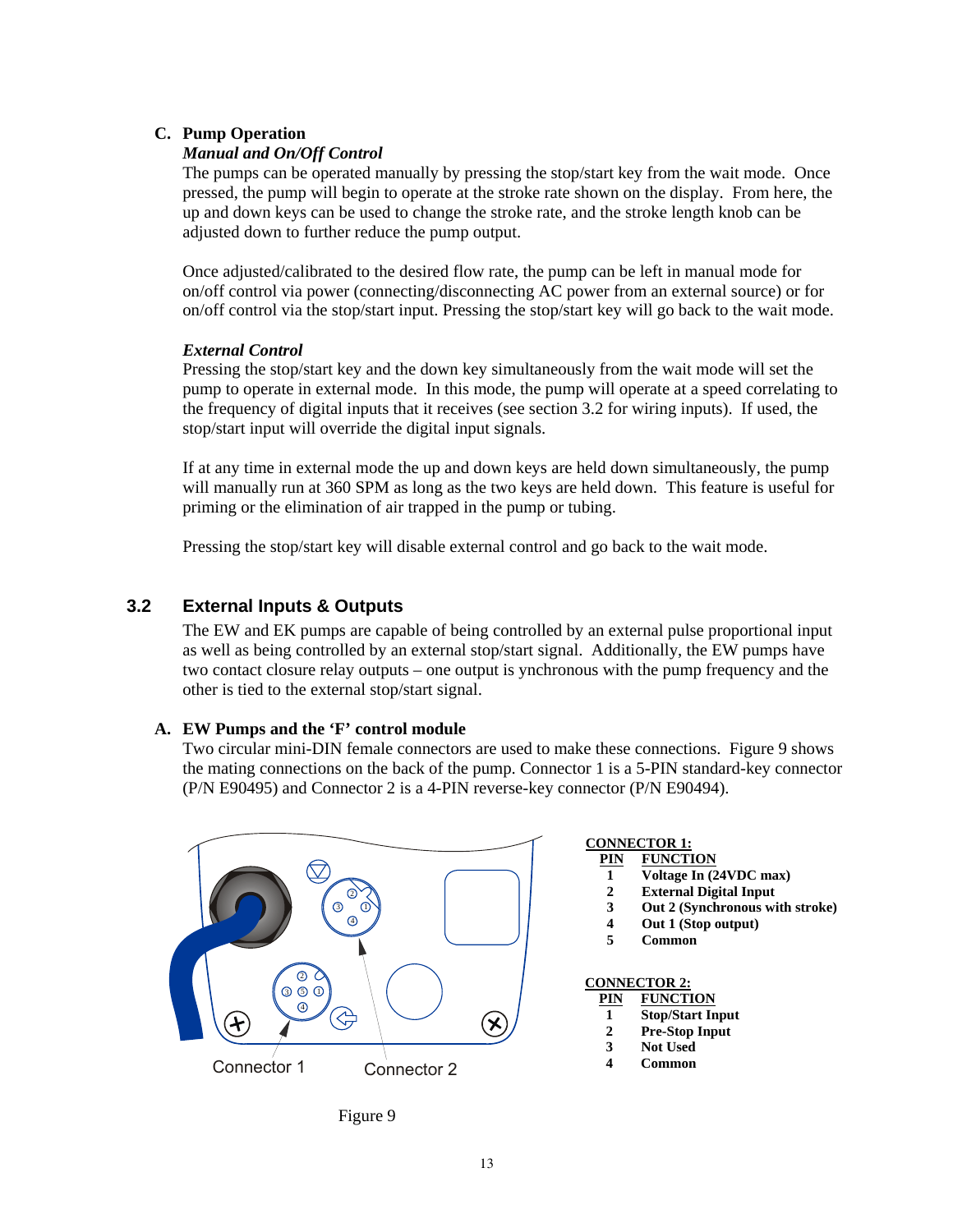#### *External Control*

The external pulse input should not exceed 360 pulses per minute (6Hz) and the pump will output one stroke for every input pulse. The control signal can be a contact closure type switch (reed) with a max load of 1mA or a solid state device. If a solid state device is used, the external circuit should be capable of switching 5VDC at 1.2mA with an active duty cycle pulse width of 5ms to 100ms (actual closure time).

To connect the pulse input from an external device, wire PINs 2 and 5 from the contact closure. If using a solid state switching device, wire the connector ensuring that PIN 2 is positive (+) and PIN 5 is Common (-).

#### *Stop/Start and Pre-Stop Control*

The EW pumps have two stop inputs. The Pre-Stop is an external input that changes the green STOP LED to orange to signal a "LOW" condition. This input does not control the pump. An external Stop/Start signal, however, not only turns the STOP LED to red, but also controls the pump. In this mode, AC power is applied continuously, but the pump operation is stopped (or started – see section on programming) by completing the circuit between PIN 1 and PIN 4 in Connector 2. Both the Pre-Stop and Stop/Start signals can be a contact closure type switch (reed) with a max load of 1mA or a solid state device. If a solid state device is used, the external circuit should be capable of switching 5VDC at 1.2mA with an active duty cycle pulse width of 5ms to 100ms (actual closure time).



3 5 1 4

2

To connect the Pre-Stop input from an external device, wire PINs 2 and 4 from the contact closure. If using a solid state switching device, wire the connector ensuring that PIN 2 is positive  $(+)$  and PIN 4 is Common  $(-)$ .

To connect the Stop/Start input from an external device, wire PINs 1 and 4 from the contact closure. If using a solid state switching device, wire the connector ensuring that PIN 1 is positive (+) and PIN 4 is Common (-).

#### *Output Relays*

The EW pumps have two output relays (non-isolated PNP transistors with a  $330\Omega$  resistance) in Connector 1. Output 1 is tied to the Stop/Start input and will activate when a Stop/Start input connection is made. Output 2 activates synchronously with the pump stroke rate.

#### *Contact Closure Type Outputs*

The EW circuit can make either the Stop/Start (Out 1) or the synchronous pulse (Out 2) function as contact closures, but ONLY ONE output can be used at a time. To use the synchronous pulse out, connect the positive side to PIN 1 and the negative side to PINS 3&5 (jumped together). To use the start/stop output, connect the positive side to PIN 1 and the negative side to PINS 4&5 (jumped together).

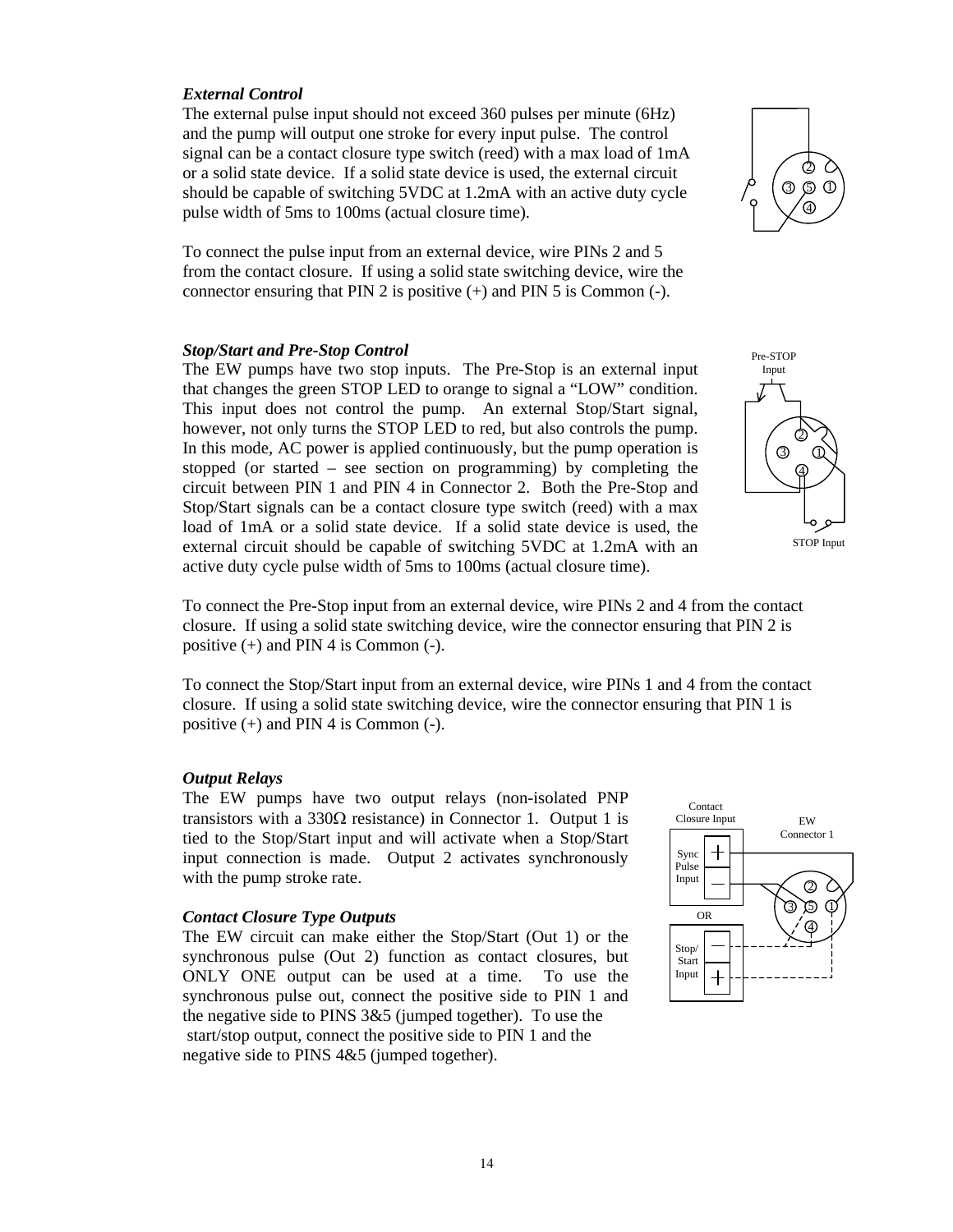#### *Voltage Input Type Outputs (Non-Contact Closure)*

PIN 1 will take a voltage in from an external source (max 24VDC). When this external voltage is present, then both relays will independently switch the input voltage. Both outputs can be used simultaneously. The figure to the left shows a schematic with the output relays configured to switch the powered input. This setup can only be used with voltage input type circuits (not contact closure types) such as those commonly found in a PLC.



#### **B. EK Pumps and the 'R' control module**

One custom watertight connector is used for the digital input and stop/start connections on the EK pumps. There are no outputs on the EK pumps. The Connector Holder is keyed to fit into the pump only one direction. There is a set of painted alignment marks on the connector and connector holder that identify the correct orientation of the connector. Be sure to double check that the connector is installed properly into the connector assembly before installation onto the pump.



#### *Digital Control*

The external pulse input should not exceed 360 pulses per minute (6Hz) and the pump will output one stroke for every input pulse. The control signal can be a contact closure type switch (reed) with a max load of 1mA or a solid state device. If a solid state device is used, the external circuit should be capable of switching 5VDC at 1.2mA with an active duty cycle pulse width of 5ms to 100ms (actual closure time).

To connect the pulse input from an external device, wire Terminal 4 and Terminal 6 from the contact closure. If using a solid state switching device, wire the connector ensuring that Terminal 4 is positive (+) and Terminal 6 is Common (-).

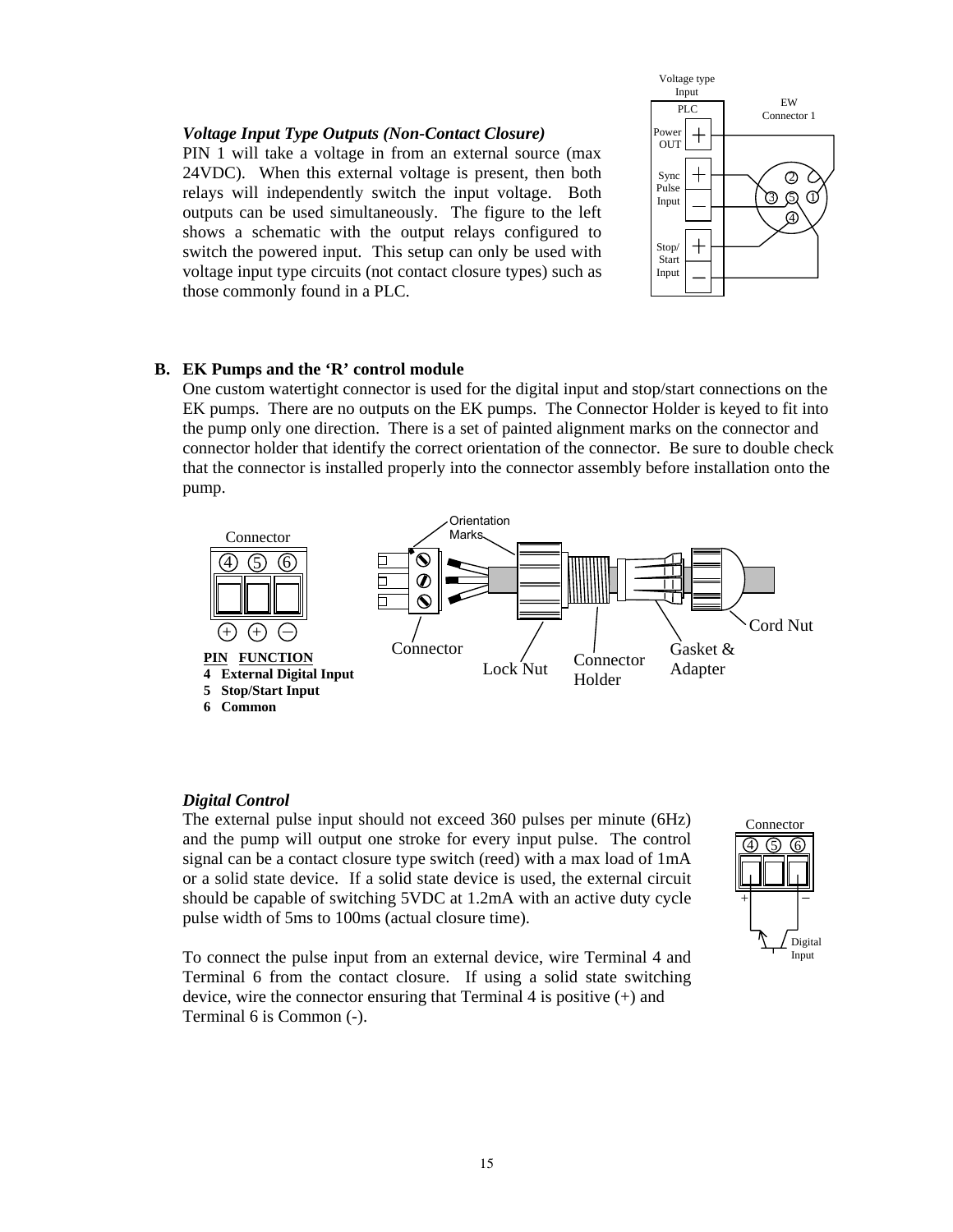#### *Stop/Start Control*

An external Stop/Start signal will turn the STOP LED to red and also control the pump. In this mode, AC power is applied continuously, but the pump operation is stopped (or started – see section on programming) by completing the circuit between Terminal 5 and Terminal 6. The Stop/Start signal can be a contact closure type switch (reed) with a max load of 1mA or a solid state device. If a solid state device is used, the external circuit should be capable of switching 5VDC at 1.2mA with an active duty cycle pulse width of 5ms to 100ms (actual closure time).



To connect the Stop/Start input from an external device, wire Terminals 5 and 6 from the contact closure. If using a solid state switching device, wire the connections ensuring that Terminal 5 is positive  $(+)$  and Terminal 6 is Common  $(-)$ .

#### **3.3 Adjustment**

#### **A. EW Pumps using the 'F' Control Module**

The pump will operate best keeping the stroke length at 100%. If less than full output is required, set the frequency to the approximate percentage of maximum desired.

Example: Model EWB21F1-VC has maximum output of 1.8 GPH. Desired output is 1.2 GPH.  $1.2 \div 1.8 = 0.667$  or 67% Using the UP and DOWN arrows, set the frequency of the pump to  $0.67$  x  $360 = 241$  SPM.

For outputs less than 2% of maximum it will be necessary to also reduce the stroke length. (Minimum recommended stroke length is 20%.) It is good practice to change the frequency first, however, if low flows are required, a balanced turndown of speed and stroke length will yield the best results.

#### **B. EK Pumps using the 'R' Control Module**

The pump will operate best keeping the stroke length at 100%. If less than full output is required, set the frequency to the approximate percentage of maximum desired. Example: Model EKC21R1-VC has maximum output of 4.3 GPH.

Desired output is 3.0 GPH.  $3.0 \div 4.3 = 0.7$  or 70% Using the UP and DOWN arrows, set the frequency of the pump to  $0.7 \times 360 = 252$  SPM.

For outputs less than 2% of maximum it will be necessary to also reduce the stroke length. (Minimum recommended stroke length is 20%.) It is good practice to change the frequency first, however, if low flows are required, a balanced turndown of speed and stroke length will yield the best results.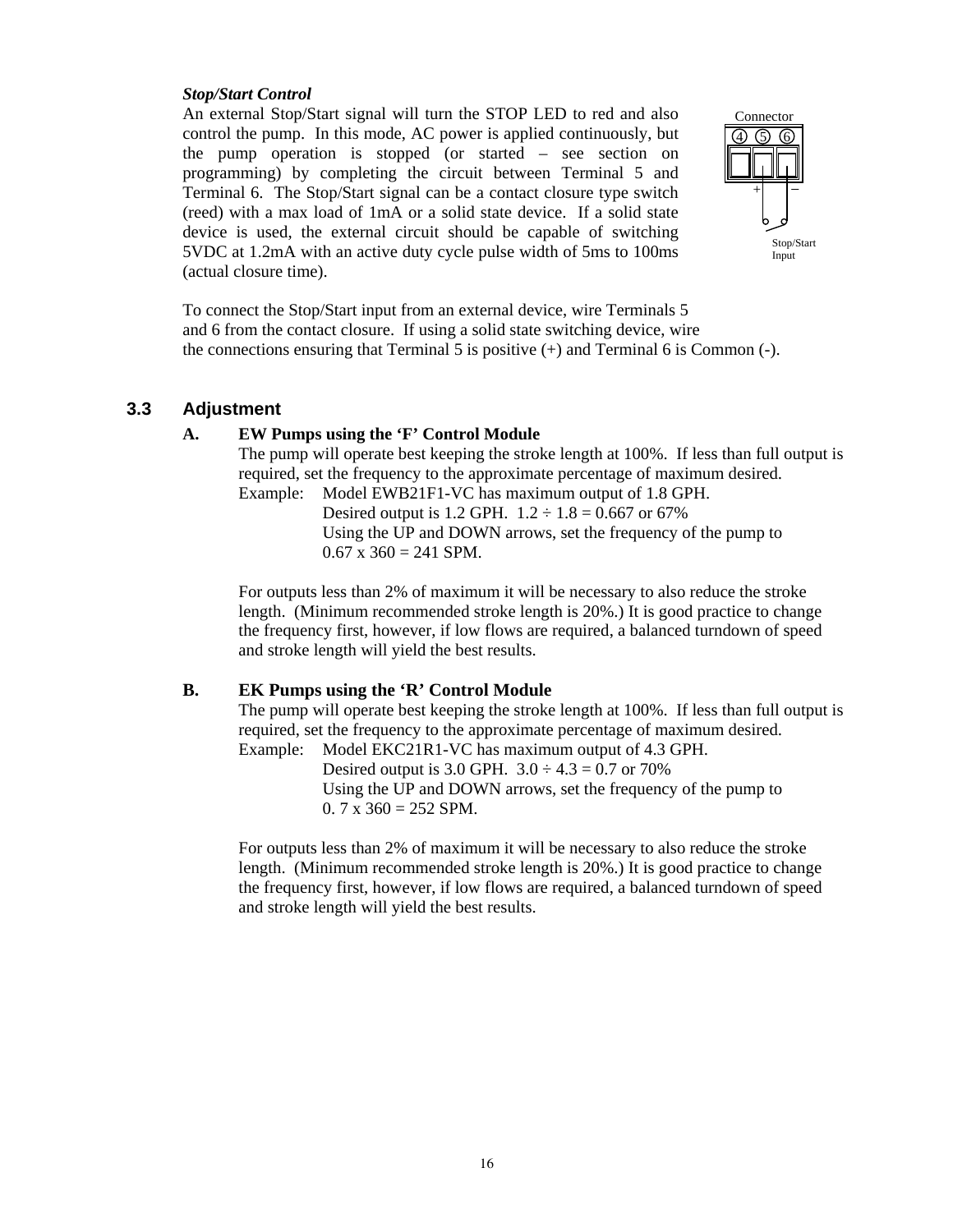# **3.4 MultiFunction Valve Operation**

The MultiFunction Valve is optional on select E-Class pumps and replaces the standard Manual Air Vent Valve when ordered. It integrates the air venting/bleeding functions with a back pressure and anti-siphon valve.

#### **Air Vent / Bleed Function**

- 1. Open the air vent by turning the air vent adjustment knob counter-clockwise one to one and a half turns.
- 2. Operate the pump until all of the air is purged and only liquid is discharged from the air vent drain.
- 3. Turn the air vent adjustment knob clockwise until it bottoms out and will not turn further.

#### **Back Pressure / Anti-Siphon Valve**

- 1. A spring-loaded diaphragm automatically adds 30PSI of back pressure to the discharge side of the pump when the air vent adjustment knob is closed.
- 2. If back pressure is not observed, the pressure release knob may be in the release position (the knob is resting in its 'up' location). If this is the case, turn the knob clockwise until it 'clicks' down (approximately ¼ turn).
- 3. The diaphragm prevents siphoning of chemical through the pump.

#### **Pressure Release**

- 1. Stop the pump operation.
- 2. Turn the pressure release knob clockwise until it 'clicks' into the release or 'up' location (approximately ¼ turn). If the knob is turned too far, it will 'click' again return to the back pressure or 'down' position. If this happens, keep turning the knob clockwise until it 'clicks' one time in the release ('up') position.
- 3. Turn the air vent adjustment knob counter-clockwise one or one and a half turns to release the pressure in the discharge tubing/piping through the air vent drain. The air vent drain should always be plumbed back to the supply tank or to safe disposal. Do not submerge the air vent drain tubing under chemical in the supply tank.



**CAUTION:** Confirm that liquid is discharged from the air vent drain. If the liquid is not discharged, the pressure may not be released. If this is the case, repeat the Pressure Release procedure.

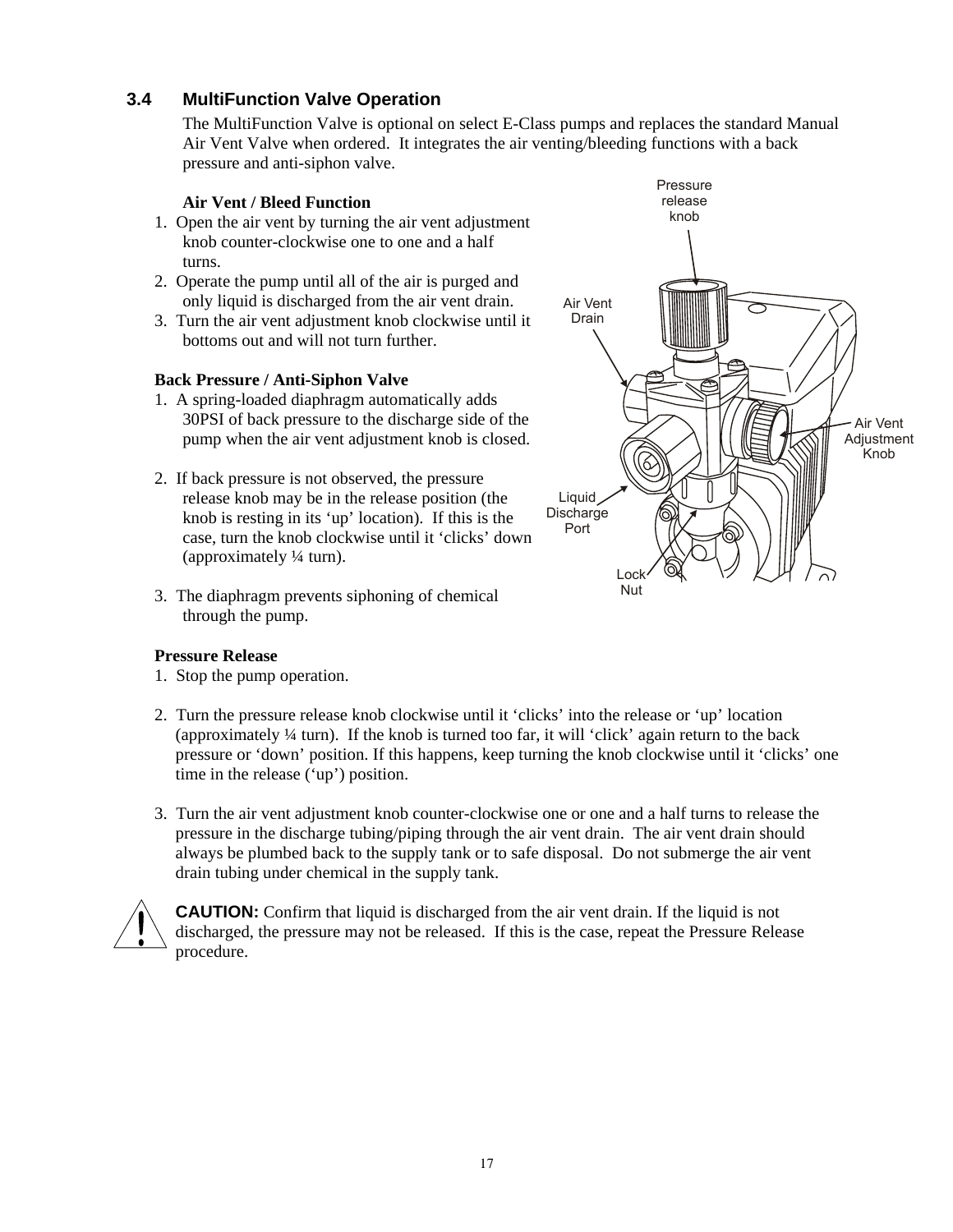# **3.5 Auto Air Vent Valve Operation**

The Auto Air Vent Valve is an option on select EW and EK pumps and replaces the standard Manual Air Vent Valve when ordered. It is used primarily in applications where gassing is a problem and pumps can lose prime.

Unlike the Manual Air Vent Valve, the Auto Air Vent Valve constantly bleeds a controlled amount of volume out of the "Air" vent. Therefore, the "Air" vent should *always* be plumbed back to the source tank. During priming, the access knob does not have to be loosened as with a manual air vent valve as pressure is relieved through the vent. The Top Valve Guide assembly uses a bottom seat to ensure that air is not introduced into the discharge media and utilizes a precisely machined top seat that allows air to be quickly purged but limits the amount of liquid returned to the tank. A sleeve valve is used to maintain backpressure within the pump head, which helps speed the purging of air.



## **3.6 Priming**

Install the pump as described in Section 2.0. With the pump turned on, set stroke length at 100% and frequency to 360 SPM. If the pump is equipped with an air vent valve, open the knob 1/2 turn. Liquid should move up through the suction tubing and into the pump head. When liquid starts running through the vent side tubing, close the air vent knob and continue with output adjustment described below. If the pump has no air vent valve, disconnect the discharge tubing from the injection valve. When liquid enters the discharge tubing at the pump head, stop the pump. Then reconnect the discharge tubing to the injection valve.

If the pump does not self prime, remove the check valve housing on discharge  $\&$  suction sides to make sure valve cartridges and gaskets are in correct positions (see section 4.2 for correct orientation).

**Note:** Pumps with FC liquid ends may need assistance if dry priming due to the hard valve seat material.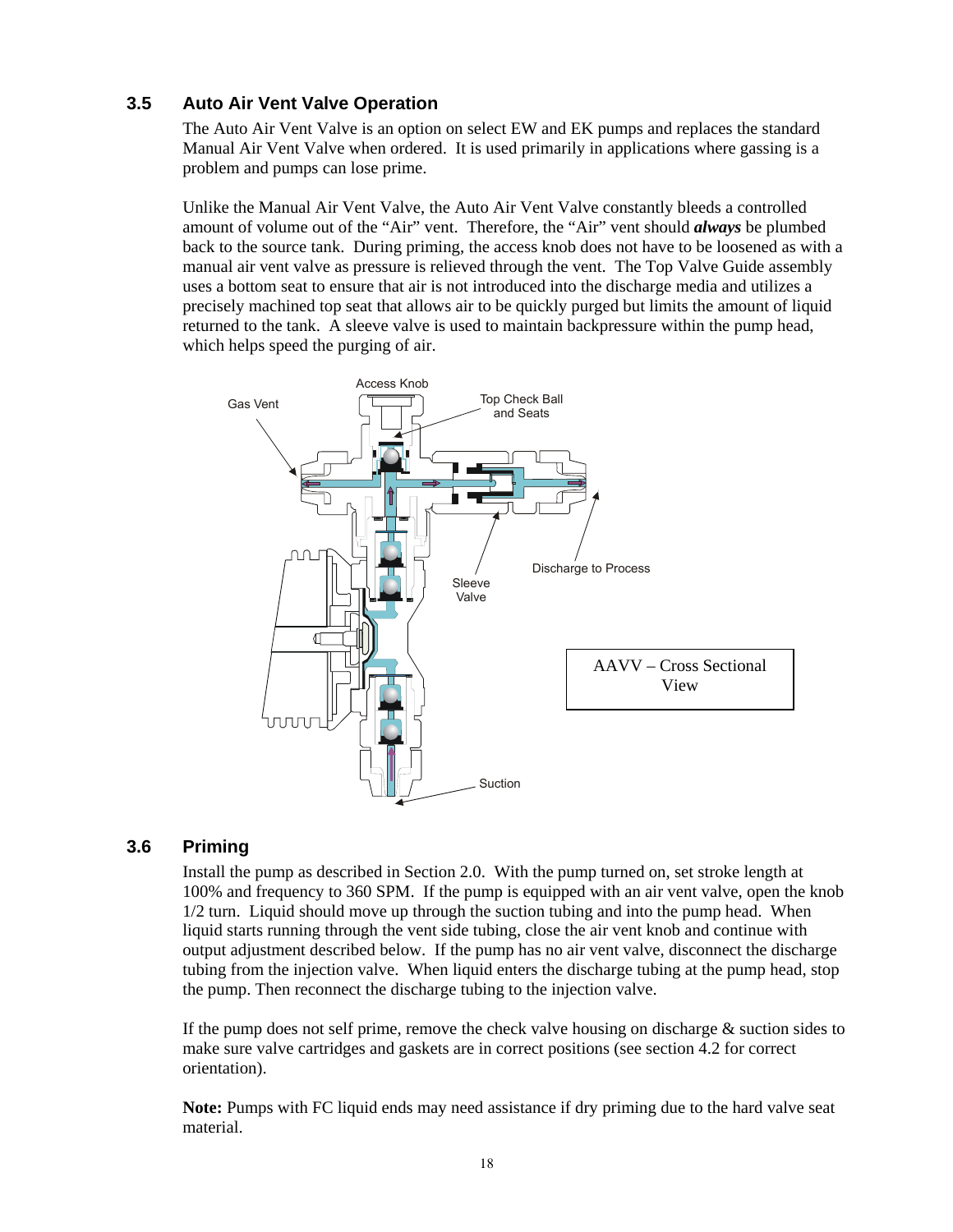# **3.7 Calibration**



If exact output calibration is required, first prime and adjust the pump as above. Then connect a calibration column to the suction side of the pump. Turn the pump on for one minute and read the amount of liquid pumped from the column. Adjust the frequency up or down as necessary and check the output again. When the desired output is reached, disconnect the calibration column and reconnect the suction tubing. (See Figure 8.) Calibration must be performed with actual application equivalent back pressure for accurate results. Published flow rates are based on maximum pressures. Lower pressures may result in slightly higher flow rates.

Figure 8 Calibration

# **3.8 AC Power Interruption**

If AC power is interrupted, the pump will power up as shown below:

| <b>State preceding power OFF</b> | <b>State following power ON</b> |
|----------------------------------|---------------------------------|
| <b>WAIT</b>                      | <b>WAIT</b>                     |
| Run Manual                       | Run Manual                      |
| Run external                     | Run external                    |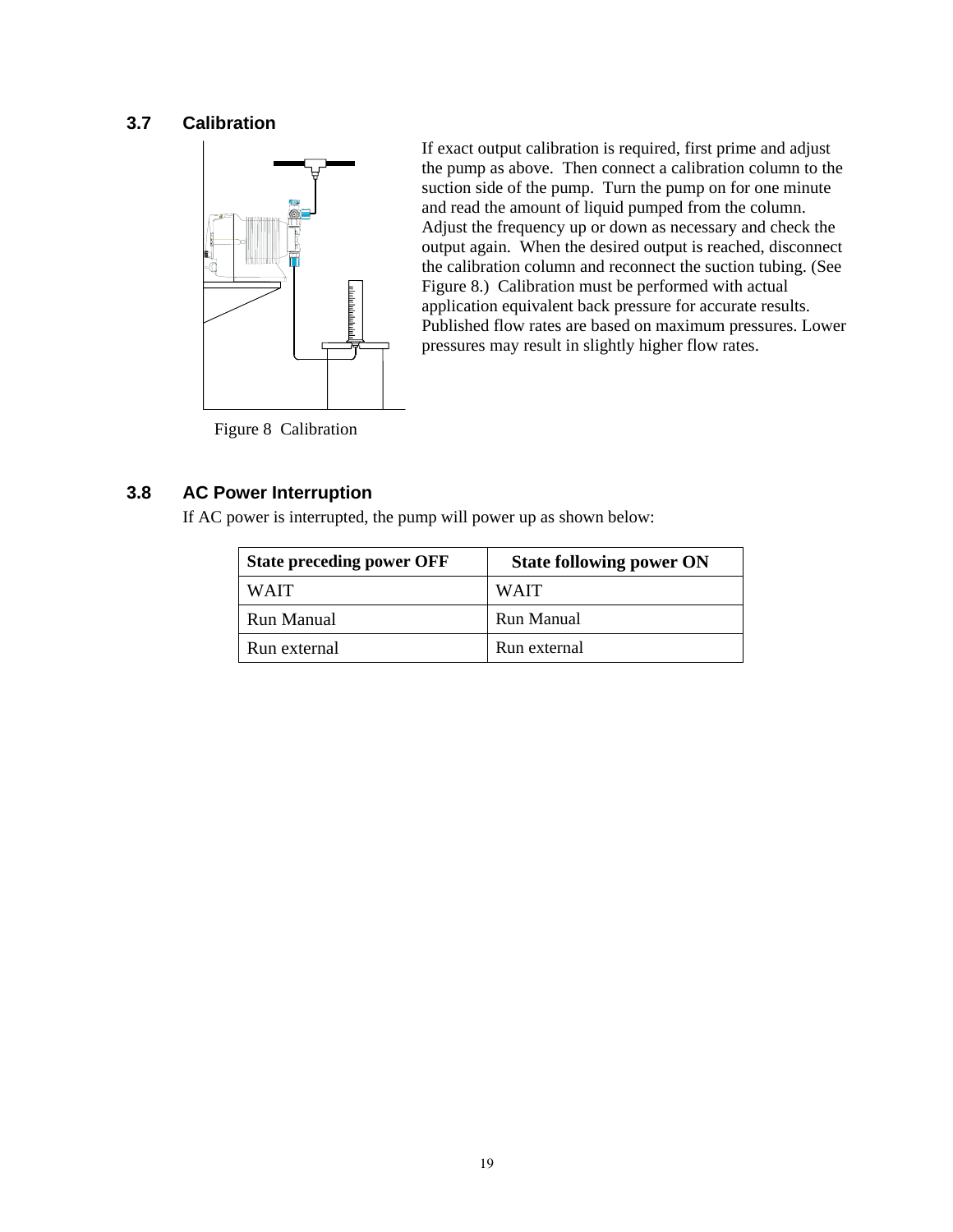# **4.0 MAINTENANCE**



**CAUTION:** Before working on the pump, disconnect the power cord, depressurize the discharge tubing and drain or flush any residual liquid from the pump head and valves. Always wear protective gear when working around chemicals.

### **4.1 Diaphragm Replacement**

Disconnect AC power to the pump and disconnect the suction tubing, discharge tubing, and air vent tubing. Remove the four head bolts with a 4mm or 5mm hex wrench. Turn the stroke length knob fully counter-clockwise. Unscrew the diaphragm and remove its retainer (small disk behind the diaphragm).



#### **CAUTION**: *There may be small brass spacers between the retainer and the armature shaft. These spacers need to be reused when replacing the diaphragm.*

 Install the new retainer and diaphragm on the shaft. Turn the diaphragm clockwise until it bottoms on the shaft. Replace the pump head and tighten the head bolts to a torque of 19 lb-in (2.16 N-m).

### **4.2 Valve Replacement**

Remove the suction and discharge tubing making sure discharge side has been depressurized. Remove the suction fitting, two valve cartridges, o-ring and gasket(s). Install the new o-ring, gasket(s) and valve cartridges. Be sure both valve seats are in the same orientation. Refer to Figure below. Tighten the suction fitting. Similarly remove and replace the discharge valve cartridges, o-ring and gasket(s). For a more detailed drawing, refer to the Section 6.0.



# **4.3 Tubing**

Check ends of tubing for splits, cracks, or thin spots. Examine the full length of tubing for damage due to chafing, abrasion, stress cracks, excessive temperature or exposure to ultraviolet light (direct sunlight or mercury vapor lamps). If any signs of deterioration exist, replace the entire length of tubing. It is a good idea to replace discharge tubing on a regular preventive maintenance schedule every 12 months.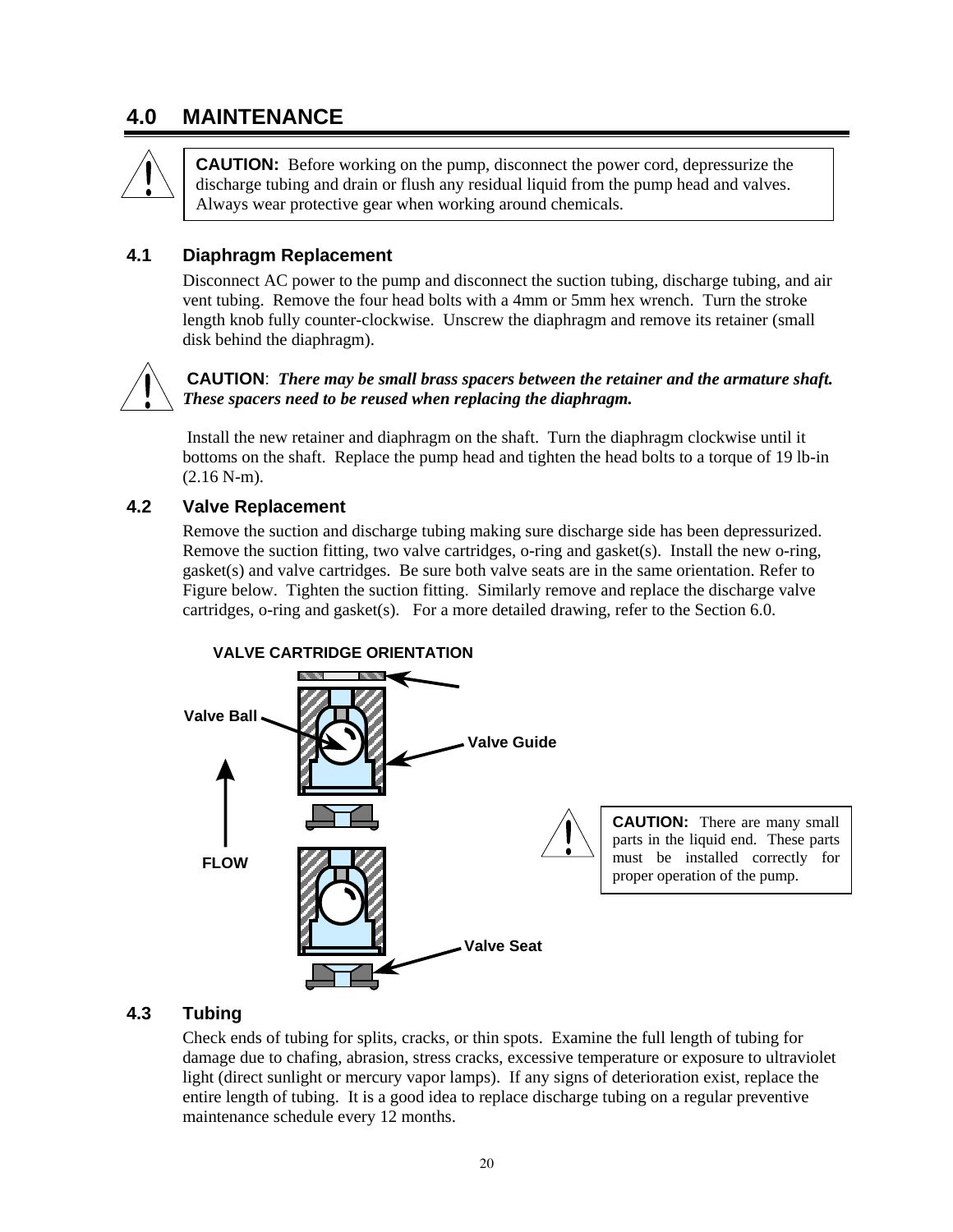# **5.0 EXPLODED VIEW & PARTS GUIDE**

# **PVC/GFRPP Liquid End Exploded View #1**

For EW and EK pump model sizes 11, 16, and 21

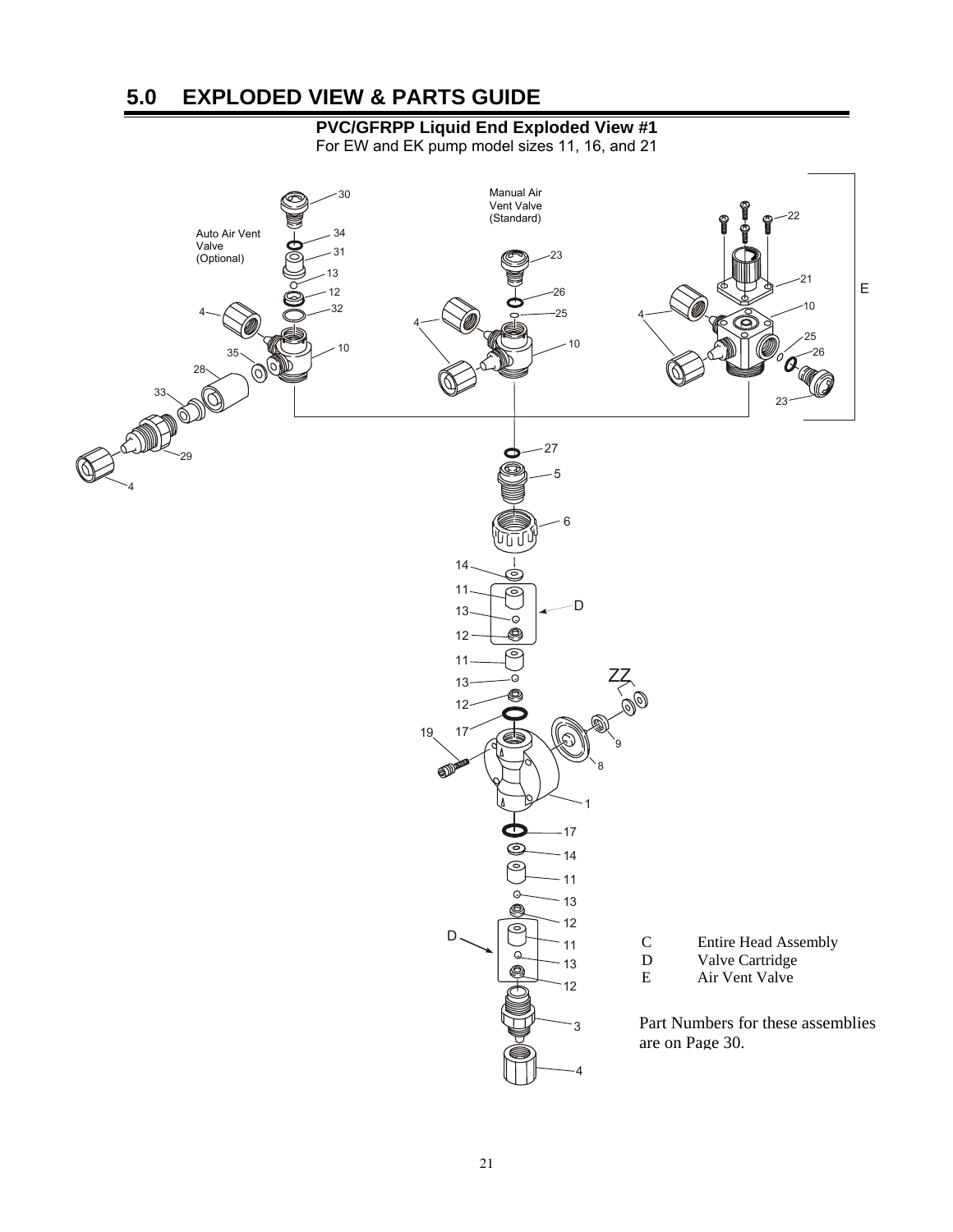# **PVC/GFRPP Liquid End Exploded View #1**

# **Components**

|   | Item                            | Part No          | <b>Description</b>                                            | Qty                      | Size                                          | <b>Liquid End Material</b>   |
|---|---------------------------------|------------------|---------------------------------------------------------------|--------------------------|-----------------------------------------------|------------------------------|
|   | 1                               | EH2015           | Head, Pump, EW/EKB11, PVC                                     | $\mathbf{1}$             | 11                                            | VC, VE, VF, VCA              |
|   |                                 | EH2017           | Head, Pump, EW/EKB11, GFRPP                                   | 1                        | 11                                            | PC, PE                       |
|   |                                 | EH1950           | Head, Pump, EW/EK/EZ16, PVC                                   | 1                        | 16                                            | VC, VE, VF, VCA              |
|   |                                 | EH1957           | Head, Pump, EW/EK/EZ16, GFRPP                                 | 1                        | 16                                            | PC, PE                       |
|   |                                 | EH1951           | Head, Pump, EW/EK/EZ21, PVC                                   | 1                        | 21                                            | VC, VE, VF, VCA              |
|   |                                 | EH1958           | Head, Pump, EW/EK/EZ21, GFRPP                                 | $\mathbf{1}$             | 21                                            | PC, PE                       |
|   | 3                               | EH0400           | Housing, Valve, 3/8 PVC                                       | 1                        | 11, 16, 21                                    | VC, VE, VF, VCA              |
|   |                                 | EH0418           | Housing, Valve, 3/8 GFRPP                                     | 1                        | 11, 16, 21                                    | PC, PE                       |
|   | 4                               | EH0401           | Nut, Coupling, 3/8 PVC                                        | 3                        | 11, 16, 21                                    | VC, VE, VF, VCA              |
|   |                                 | EH0419           | Nut, Coupling, 3/8 GFRPP                                      | 3                        | 11, 16, 21                                    | PC, PE                       |
|   | 5                               | EH0294           | Fitting, Air Vent, PVC                                        | 1                        | 11, 16, 21                                    | VC, VE, VF, VCA              |
|   |                                 | EH0315           | Fitting, Air Vent, GFRPP                                      | 1                        | 11, 16, 21                                    | PC, PE                       |
|   | 6                               | EH0295           | Nut, Lock, Air Vent, PVC                                      | 1                        | 11, 16, 21                                    | VC, VE, VF, VCA              |
|   |                                 | EH0316           | Nut, Lock, Air Vent, GFRPP                                    | 1                        | 11, 16, 21                                    | PC, PE                       |
| * | $\,$ 8 $\,$                     | EH1971           | Diaphragm, EW/EK/EZ11                                         | $\mathbf{1}$             | 11                                            | all                          |
|   |                                 | EH1972           | Diaphragm, EW/EK/EZ16                                         | 1                        | 16                                            | all                          |
|   |                                 | EH1973           | Diaphragm, EW/EK/EZ21                                         | $\mathbf{1}$             | 21                                            | all                          |
| * | 9                               | <b>EH0059</b>    | Retainer, EW/EK/EZ11                                          | $\mathbf{1}$             | 11                                            | all                          |
|   |                                 | EH0083           | Retainer, EW/EK/EZ16                                          | $\mathbf{1}$             | 16                                            | all                          |
|   |                                 | EH0067           | Retainer, EW/EK/EZ21                                          | $\mathbf{1}$             | 21                                            | all                          |
|   | 10                              | EH0402           | Body, Manual Air Vent, PVC                                    |                          | 11, 16, 21                                    | VC, VE, VF                   |
|   |                                 | EH0420           | Body, Manual Air Vent, GFRPP                                  | 1                        | 11, 16, 21                                    | PC, PE                       |
|   |                                 | EH0861           | Body, Auto Air Vent, PVC                                      |                          | 11, 16, 21                                    | <b>VCA</b>                   |
|   |                                 | EH1406           | Body, Multifunction Valve, PVC                                | 1<br>$\mathbf{1}$        | 11, 16, 21<br>11, 16, 21                      | VCM, VEM, VFM<br>PCM, PEM    |
| * | 11                              | EH1407<br>EH0060 | Body, Multifunction Valve, GFRPP<br>Guide, Valve, 0.188 PVC   | 4                        | 11                                            | VC, VE, VF, VCA              |
|   |                                 | EH0318           | Guide, Valve, 0.188 GFRPP                                     | $\overline{4}$           | 11                                            | PC. PE                       |
|   |                                 | EH0068           | Guide, Valve, 0.250 PVC                                       | $\overline{4}$           | 16, 21                                        | VC, VE, VF, VCA              |
|   |                                 | EH0325           | Guide, Valve, 0.250 GFRPP                                     | $\overline{4}$           | 16, 21                                        | PC, PE                       |
| * | 12                              | EH0061           | Seat, Valve, 0.188 FKM                                        | 4(5)                     | 11                                            | VC, PC (VCA)                 |
|   |                                 | EH0048           | Seat, Valve, 0.188 EPDM                                       | $\overline{4}$           | 11                                            | VE, PE, VF                   |
|   |                                 | EH0069           | Seat, Valve, 0.250 FKM                                        | $\overline{4}$           | 16, 21                                        | VC, PC                       |
|   |                                 | EH0071           | Seat, Valve, 0.250 EPDM                                       | $\overline{4}$           | 16, 21                                        | VE, PE, VF                   |
| * | 13                              | EH0025           | Ball, Valve, 0.188 CE                                         | 4(5)                     | 11                                            | VC, VE, PC, PE, (VCA)        |
|   |                                 | <b>EH0084</b>    | Ball, Valve, 0.250 CE                                         | $\overline{4}$           | 16, 21                                        | VC, VE, PC, PE               |
|   |                                 | E00063           | Ball, Valve 0.188 PTFE                                        | $\overline{4}$           | 11                                            | VF                           |
|   |                                 | E00064           | Ball , Valve 0.250 PTFE                                       | $\overline{4}$           | 16, 21                                        | VF                           |
| ∗ | 14                              | EH0026           | Gasket, Valve, 0.188 & 0.250 PTFE                             | $\overline{c}$           | 11, 16, 21                                    | VC, VE, VF, VCA              |
|   |                                 | EH0580           | Gasket, Valve, 0.188 & 0.250 PTFE                             | 2                        | 11, 16, 21                                    | PC, PE                       |
| * | 17                              | EH0027           | O-Ring, S14 FKM                                               | $\overline{c}$           | 11, 16, 21                                    | VC, PC, VCA                  |
|   |                                 | EH0050           | O-Ring, S14 EPDM                                              | $\overline{c}$           | 11, 16, 21                                    | VE, PE, VF                   |
|   | 19<br>21                        | EH1986           | Bolt, M4 x 35 w/PW & SW, 316SS<br>Multifunction Valve Top Asm | $\overline{4}$<br>1      | 11, 16, 21                                    | all                          |
|   | 22                              | E90374<br>EH1410 | Screw, M4 x 35 w/PW & SW, 316SS                               | $\overline{\mathcal{L}}$ | 11, 16, 21<br>11, 16, 21                      | all xxM ends<br>all xxM ends |
|   | 23                              | EH0299           | Knob, Manual Air Vent Valve, PVC                              | $\mathbf{1}$             | 11, 16, 21                                    | VC, VE, VF                   |
|   |                                 | EH0321           | Knob, Manual Air Vent Valve, GFRPP                            | 1                        | 11, 16, 21                                    | PC, PE                       |
| * | 25                              | EH0300           | O-Ring, P4 FKM                                                | 1                        | 11, 16, 21                                    | VC, PC, VCA                  |
|   |                                 | EH0301           | O-Ring, P4 EPDM                                               | 1                        | 11, 16, 21                                    | VE, PE, VF                   |
| * | 26                              | EH0302           | O-Ring, P10A FKM                                              | $\mathbf{1}$             | 11, 16, 21                                    | VC, PC, VCA                  |
|   |                                 | EH0303           | O-Ring, P10A EPDM                                             | 1                        | 11, 16, 21                                    | VE, PE, VF                   |
| * | $27\,$                          | EH0304           | O-Ring, P7 FKM                                                | 1                        | 11, 16, 21                                    | VC, PC, VCA                  |
|   |                                 | EH0305           | O-Ring, P7 EPDM                                               |                          | 11, 16, 21                                    | VE, PE, VF                   |
|   | 28                              | EH0864           | Fitting, Adapter, AAVV, PVC                                   | 1                        | 11, 16, 21                                    | <b>VCA</b>                   |
|   | 29                              | EH0867           | Fitting, AAVV, PVC                                            | 1                        | 11, 16, 21                                    | <b>VCA</b>                   |
|   | 30                              | EH0774           | Knob, AAVV, PVC                                               |                          | 11, 16, 21                                    | <b>VCA</b>                   |
|   | 31                              | EH0862           | Guide, Valve, AAVV, Titanium                                  | 1                        | 11, 16, 21                                    | <b>VCA</b>                   |
|   | 32                              | EH0775           | Spacer, AAVV, PVC                                             | 1                        | 11, 16, 21                                    | <b>VCA</b>                   |
| * | 33                              | EH0865           | Tube, Valve, AAVV, FKM                                        |                          | 11, 16, 21                                    | <b>VCA</b>                   |
| * | 34                              | EH0776           | O-Ring, S12, FKM                                              | $\mathbf{1}$             | 11, 16, 21                                    | <b>VCA</b>                   |
|   | 35                              | EH0866           | Gasket, AAVV, FKM                                             |                          | 11, 16, 21                                    | <b>VCA</b>                   |
|   | $\ensuremath{\text{ZZ}}\xspace$ | ---------        | <b>Brass Spacers</b>                                          |                          | Drive specific/Reuse when replacing diaphragm |                              |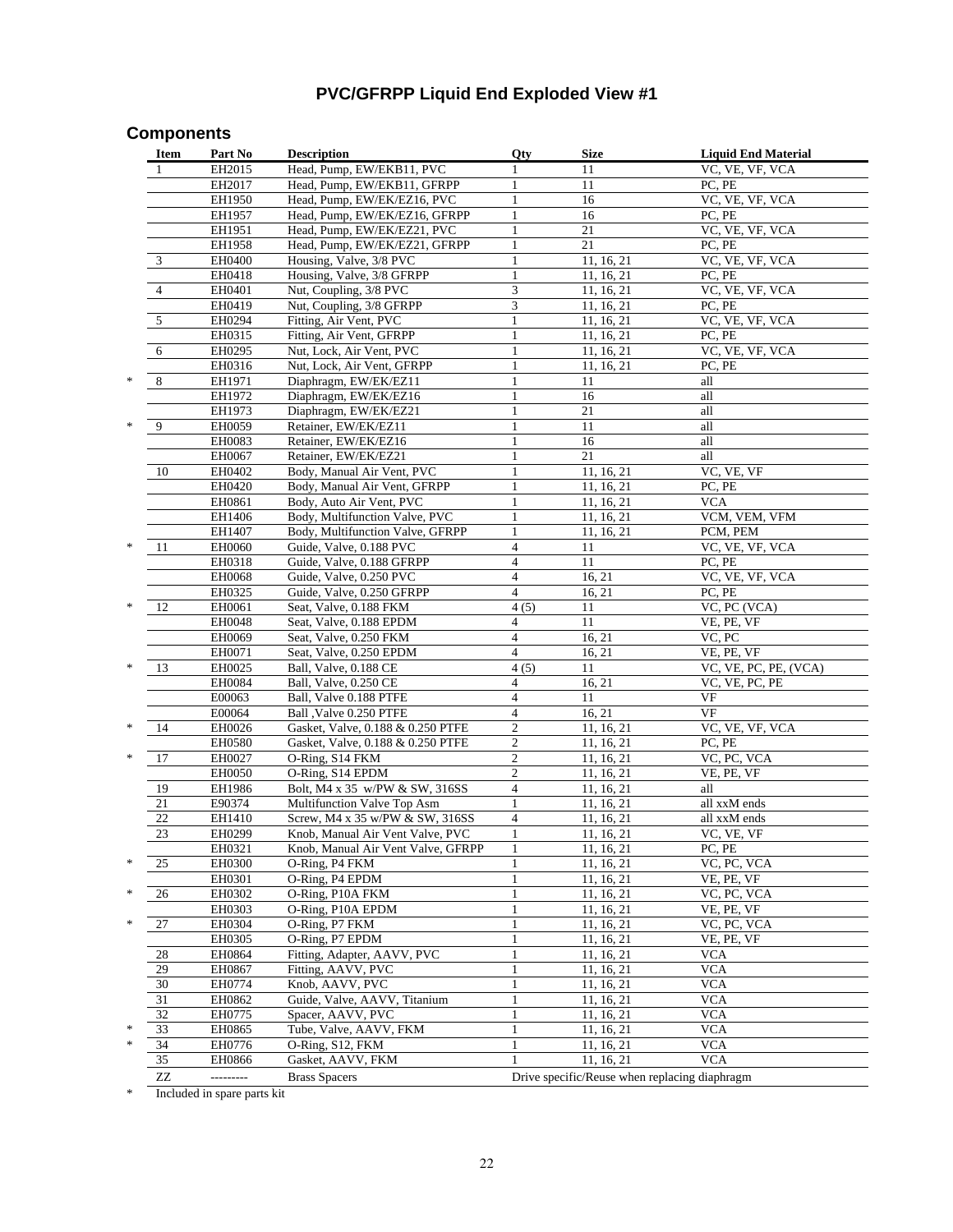#### **PVC/GFRPP Liquid End Exploded View #2**  For EW and EK pump model sizes 31 and 36



- D Valve Cartridge
- E Air Vent Valve

Part Numbers for these assemblies are on Page 30.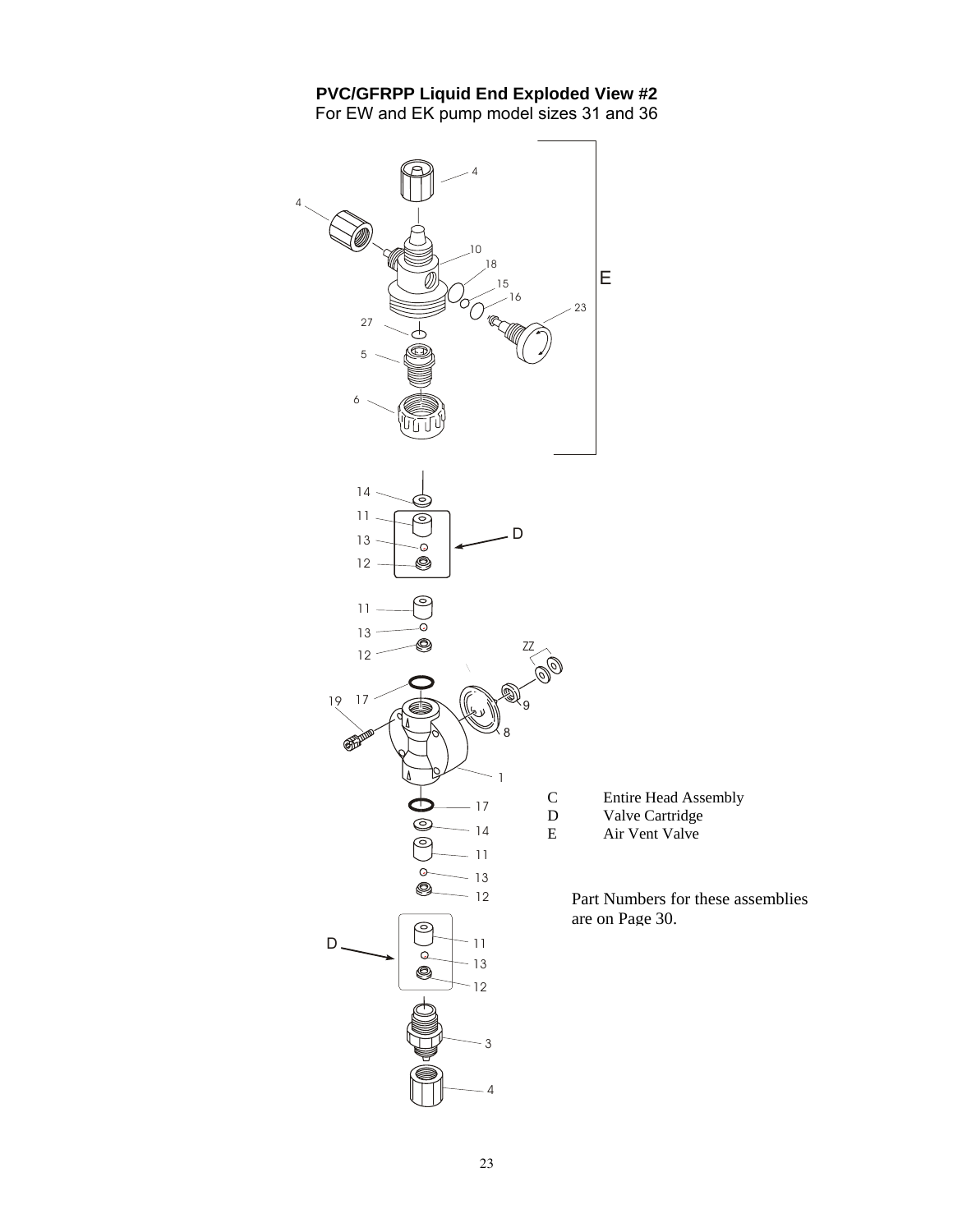# **PVC/GFRPP Liquid End Exploded View #2**

# **Components**

|                     | Item | Part No       | <b>Description</b>             | Qty                     | <b>Size</b>                                   | <b>Liquid End Material</b> |
|---------------------|------|---------------|--------------------------------|-------------------------|-----------------------------------------------|----------------------------|
|                     |      | EH1961        | Head, Pump, EW/EK31, GFRPP     |                         | 31                                            | PC, PE                     |
|                     |      | EH1960        | Head, Pump, EW/EK31, PVC       |                         | 31                                            | VC, VE, VF                 |
|                     |      | EH1962        | Head, Pump, EW/EK36, GFRPP     | 1                       | $\overline{36}$                               | PC, PE                     |
|                     |      | EH1953        | Head, Pump, EW/EK36, PVC       | 1                       | $\overline{36}$                               | VC, VE, VF                 |
| 3                   |      | EH0405        | Housing, Valve, 1/2 PVC        | 1                       | 31, 36                                        | VC, VE, VF                 |
|                     |      | EH0421        | Housing, Valve, 1/2 GFRPP      |                         | 31, 36                                        | PC, PE                     |
| 4                   |      | EH0406        | Nut Coupling, 1/2 PVC          | 3                       | 31, 36                                        | VC, VE, VF                 |
|                     |      | EH0422        | Nut, Coupling, 1/2 GFRPP       | 3                       | 31, 36                                        | PC, PE                     |
| 5                   |      | EH1078        | Fitting, Air Vent, PVC         | 1                       | 31, 36                                        | VC, VE, VF                 |
|                     |      | EH1088        | Fitting, Air Vent, GFRPP       | $\mathbf{1}$            | 31, 36                                        | PC, PE                     |
| 6                   |      | EH1077        | Nut, Lock, Air Vent, PVC       | 1                       | 31, 36                                        | VC, VE, VF                 |
|                     |      | EH1087        | Nut, Lock, Air Vent, GFRPP     | 1                       | 31, 36                                        | PC, PE                     |
| *,<br>8             |      | EH1974        | Diaphragm, EW/EK/EZ31          |                         | 31                                            | all                        |
|                     |      | EH1975        | Diaphragm, EW/EK/EZ36          |                         | $\overline{36}$                               | all                        |
| $\overline{9}$<br>* |      | <b>EH0087</b> | Retainer, EW/EK/EZ31           | 1                       | $\overline{31}$                               | all                        |
|                     |      | EH0158        | Retainer, EW/EK/EZ36           | 1                       | 36                                            | all                        |
| 10                  |      | EH1101        | Body, Manual Air Vent, PVC     | 1                       | 31, 36                                        | VC, VE, VF                 |
|                     |      | EH1099        | Body, Manual Air Vent, GFRPP   | 1                       | 31, 36                                        | PC, PE                     |
| *<br>11             |      | EH0118        | Guide, Valve, 0.375 PVC        | $\overline{4}$          | 31, 36                                        | VC, VE, VF                 |
|                     |      | EH0332        | Guide, Valve, 0.375 GFRPP      | $\overline{4}$          | 31, 36                                        | PC, PE                     |
| 12<br>*             |      | EH0119        | Seat, Valve, 0.375 FKM         | $\overline{4}$          | 30.35                                         | VC, PC                     |
|                     |      | EH0125        | Seat, Valve, 0.375 EPDM        | $\overline{4}$          | 31, 36                                        | VE, PE, VF                 |
| *,<br>13            |      | EH0120        | Ball, Valve, 0.375 CE          | $\overline{4}$          | 31, 36                                        | VC, VE, PC, PE             |
|                     |      | E00062        | Ball, Valve, 0.375 PTFE        | $\overline{4}$          | 31, 36                                        | VF                         |
| *<br>14             |      | EH0121        | Gasket, Valve, 0.375 PTFE      | $\overline{c}$          | 31,36                                         | VC, VE, PC, PE, VF         |
| ×.<br>15            |      | EH1080        | O-Ring, P-3, FKM               | $\mathbf{1}$            | 31, 36                                        | VC, PC                     |
|                     |      | EH1083        | O-Ring, P-3, EPDM              | 1                       | 31, 36                                        | VE, PE, VF                 |
| *<br>16             |      | EH0029        | O-Ring, P-6, FKM               |                         | 31, 36                                        | VC, PC                     |
|                     |      | EH0052        | O-Ring, P-6, EPDM              |                         | 31, 36                                        | VE, PE, VF                 |
| *<br>17             |      | EH0122        | O-Ring, P16 FKM                | $\overline{c}$          | 31, 36                                        | VC, PC                     |
|                     |      | EH0127        | O-Ring, P16 EPDM               | $\mathfrak{2}$          | 31, 36                                        | VE, PE, VF                 |
| *<br>18             |      | EH0027        | O-Ring, S-14 FKM               | $\mathbf{1}$            | 31, 36                                        | VC, PC                     |
|                     |      | EH0050        | O-Ring, S-14 EPDM              | $\mathbf{1}$            | 31, 36                                        | VE, PE, VF                 |
| 19                  |      | EH1986        | Bolt, M4 x 35 w/PW & SW, 316SS | $\overline{4}$          | 31                                            | all                        |
|                     |      | EH1988        | Bolt, M5 x 35 w/PW & SW, 316SS | $\overline{\mathbf{4}}$ | 36                                            | all                        |
| 23                  |      | EH1079        | Knob, Manual Air Vent, PVC     | $\mathbf{1}$            | 31, 36                                        | VC, VE, VF                 |
|                     |      | EH1089        | Knob, Manual Air Vent, GFRPP   | $\mathbf{1}$            | 31, 36                                        | PC, PE                     |
| *,<br>27            |      | EH1082        | O-Ring, P-11 FKM               | $\mathbf{1}$            | 31, 36                                        | VC, PC                     |
|                     |      | EH1084        | O-Ring, P-11, EPDM             | 1                       | 31, 36                                        | VE, PE, VF                 |
|                     | ZZ   | ---------     | <b>Brass Spacers</b>           |                         | Drive specific/Reuse when replacing diaphragm |                            |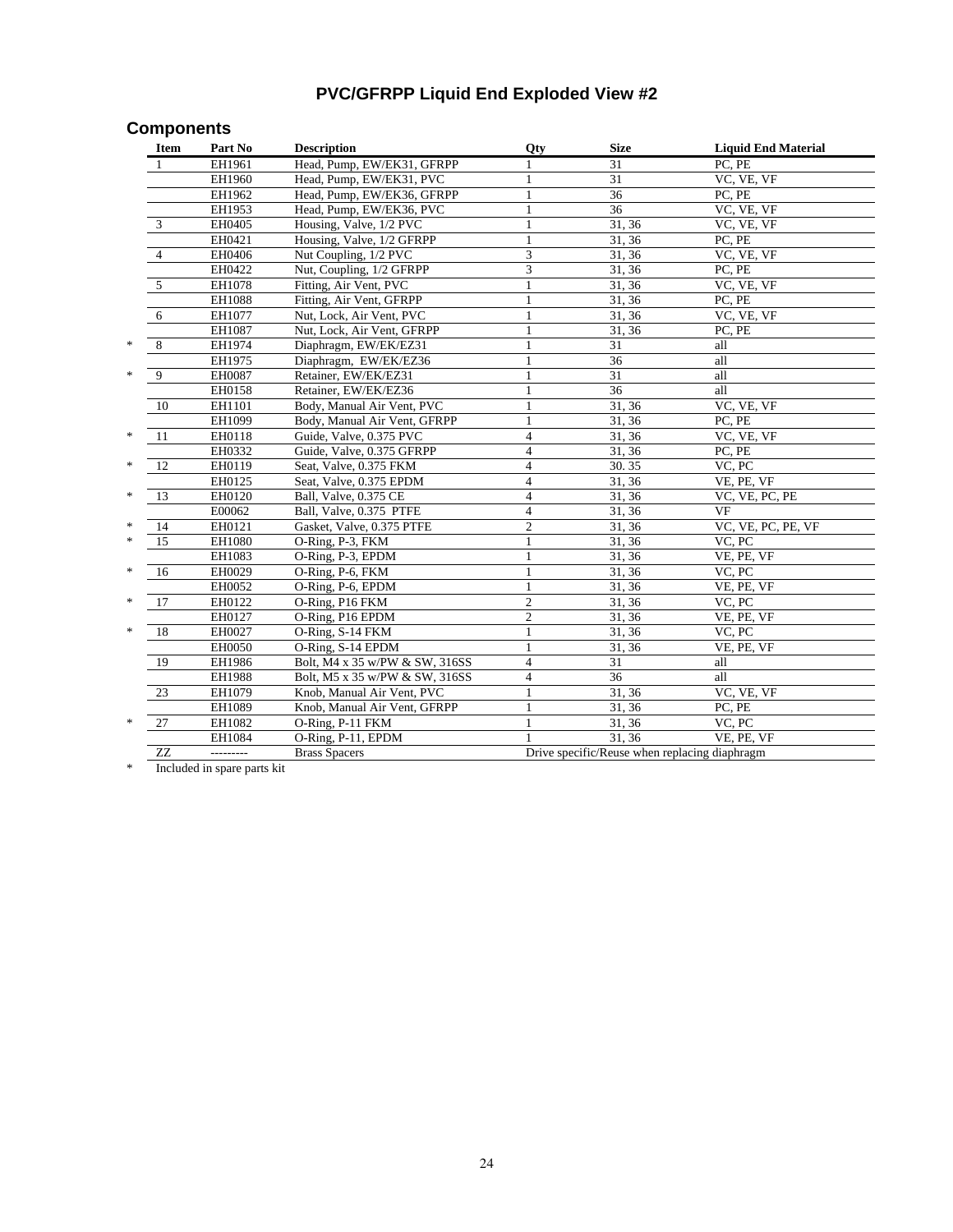**PVDF Liquid End Exploded View #3**  For all PVDF EW and EK Pump Models

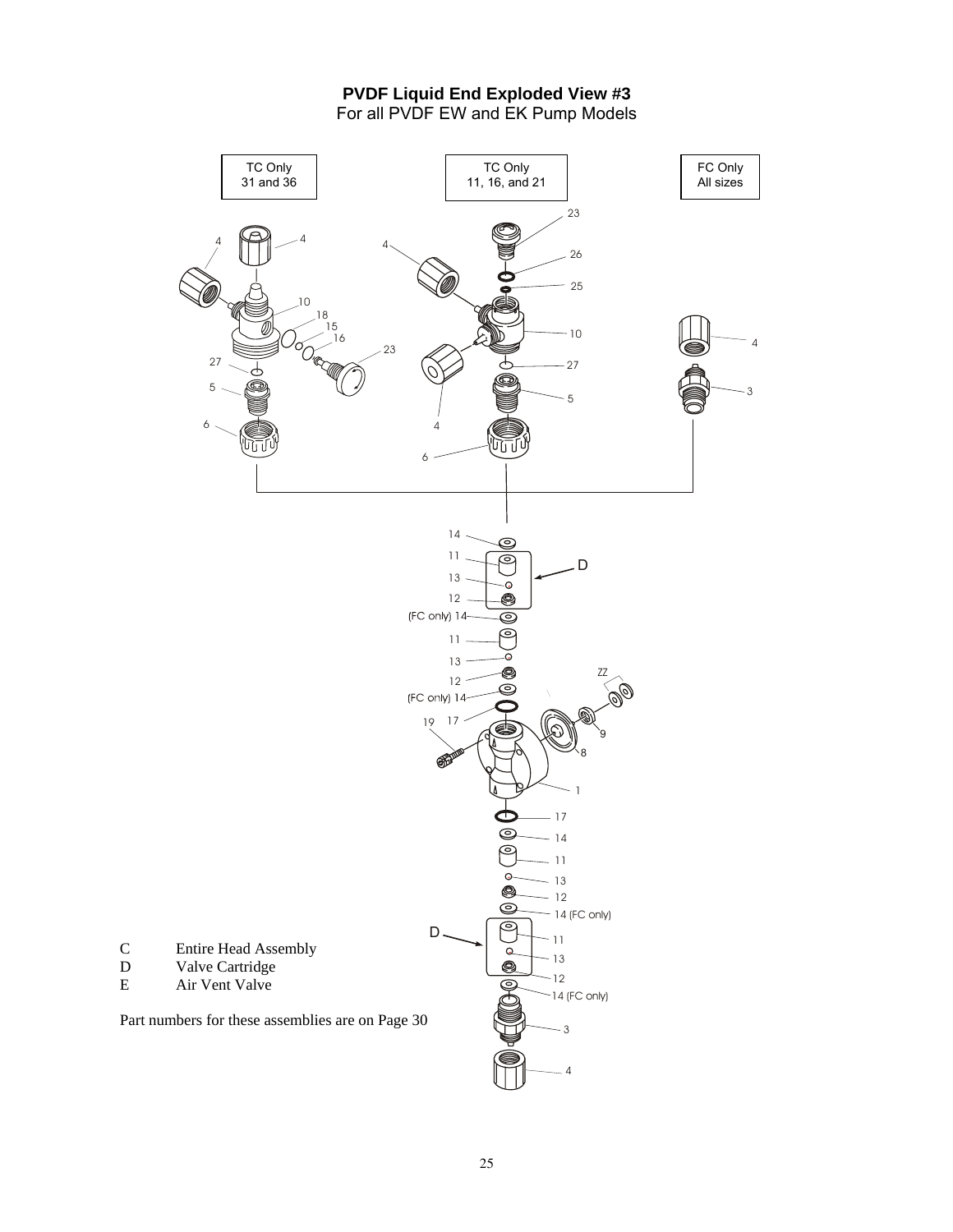# **PVDF Liquid End Exploded View #3**

### **Components**

|        | Item            | Part No       | Description                         | Qty              | Size                                           | Liquid End Material |
|--------|-----------------|---------------|-------------------------------------|------------------|------------------------------------------------|---------------------|
|        | $\mathbf{1}$    | EH2019        | Head, Pump, EW/EKB11, PVDF          | 1                | 11                                             | FC, TC              |
|        |                 | EH1970        | Head, Pump, EW/EK16, PVDF           | $\mathbf{1}$     | 16                                             | FC, TC              |
|        |                 | EH1965        | Head, Pump, EW/EK21, PVDF           | $\mathbf{1}$     | 21                                             | FC, TC              |
|        |                 | EH1966        | Head, Pump, EW/EK31, PVDF           | 1                | 31                                             | FC, TC              |
|        |                 | EH1967        | Head, Pump, EW/EK36, PVDF           | $\mathbf{1}$     | 36                                             | FC, TC              |
|        | 3               | EH0425        | Housing, Valve, 3/8 PVDF            | 2/1              | 11, 16, 21                                     | FC, TC              |
|        |                 | EH0427        | Housing, Valve, 1/2 PVDF            | $\overline{2}/1$ | 31, 36                                         | FC, TC              |
|        | $\overline{4}$  | EH0836        | Nut, Coupling, 3/8 PVDF             | 2/3              | 11, 16, 21                                     | FC, TC              |
|        |                 | EH0837        | Nut, Coupling, 1/2 PVDF             | 2/3              | 31, 36                                         | FC, TC              |
|        | 5               | EH1051        | Fitting, Air Vent, PVDF             |                  | 11, 16, 21                                     | TC                  |
|        |                 | EH1093        | Fitting, Air Vent, PVDF             | 1                | 31, 36                                         | TC                  |
|        | 6               | EH1047        | Nut, Lock, Air Vent, PVDF           | 1                | 11, 16, 21                                     | ${\rm TC}$          |
|        |                 | EH1092        | Nut, Lock, Air Vent, PVDF           | 1                | 31, 36                                         | <b>TC</b>           |
| *      | 8               | E90064        | Diaphragm, EW/EK/EZ11               | 1                | 11                                             | all                 |
|        |                 | E90065        | Diaphragm, EW/EK/EZ16               | $\mathbf{1}$     | 16                                             | all                 |
|        |                 | E90066        | Diaphragm, EW/EK/EZ21               | 1                | 21                                             | all                 |
|        |                 | E90067        | Diaphragm, EW/EK/EZ31               | 1                | 31                                             | all                 |
|        |                 | E90490        | Diaphragm, EW/EK/EZ36               | 1                | 36                                             | all                 |
|        | 9               | EH0059        | Retainer, EW/EK/EZ11                |                  | 11                                             | all                 |
|        |                 | EH0083        | Retainer, EW/EK/EZ16                |                  | 16                                             | all                 |
|        |                 | EH0067        | Retainer, EW/EK/EZ21                | 1                | 21                                             | all                 |
|        |                 | <b>EH0087</b> | Retainer, EW/EK/EZ31                |                  | 31                                             | all                 |
|        |                 | EH0158        | Retainer, EW/EK/EZ36                |                  | 36                                             | all                 |
|        | 10              | EH1052        | Body, Manual Air Vent, PVDF         | 1                | 11, 16, 21                                     | TC                  |
|        |                 | EH1100        | Body, Manual Air Vent, PVDF         | 1                | 31, 36                                         | TC                  |
| *      | 11              | EH0340        | Guide, Valve, 0.188 PVDF            | $\overline{4}$   | 11                                             | ${\rm FC}$          |
|        |                 | EH1046        | Guide, Valve, 0.188 PVDF            | 4                | 11                                             | TC                  |
|        |                 | EH1549        | Guide, Valve, 0.250 PVDF            | $\overline{4}$   | 16, 21                                         | FC, TC              |
|        |                 | EH1550        | Guide, Valve, 0.375 PVDF            | $\overline{4}$   | 31, 36                                         | FC, TC              |
| *      | 12              | EH1627        | Seat, Valve, 0.188 PCTFE            | $\overline{4}$   | 11                                             | ${\rm FC}$          |
|        |                 | EH0592        | Seat, Valve, 0.250 PCTFE            | $\overline{4}$   | 16, 21                                         | ${\rm FC}$          |
|        |                 | EH0593        | Seat, Valve, 0.375 PCTFE            | $\overline{4}$   | 31, 36                                         | ${\rm FC}$          |
|        |                 | EH0061        | Seat, Valve, 0.188 FKM              | $\overline{4}$   | 11                                             | <b>TC</b>           |
|        |                 | EH0069        | Seat, Valve, 0.250 FKM              | $\overline{4}$   | 16, 21                                         | <b>TC</b>           |
|        |                 | EH0119        | Seat, Valve, 0.375 FKM              | 4                | 31, 36                                         | TC                  |
| ∗      | 13              | EH0025        | Ball, Valve, 0.188 CE               | 4                | 11                                             | FC, TC              |
|        |                 | EH0084        | Ball, Valve, 0.250 CE               | $\overline{4}$   | 16, 21                                         | FC, TC              |
|        |                 | EH0120        | Ball, Valve, 0.375 CE               | $\overline{4}$   | 31, 36                                         | FC, TC              |
| ∗      | 14              | EH0342        | Gasket, Valve, 0.188 & 0.250 PTFE   | 6                | 11, 16, 21                                     | ${\rm FC}$          |
|        |                 | EH1553        | Gasket, Valve, 0.188 & 0.250 PTFE   | $\sqrt{2}$       | 11, 16, 21                                     | TC                  |
|        |                 | EH0354        | Gasket, Valve, 0.375, PTFE          | 6                | 31, 36                                         | ${\rm FC}$          |
|        |                 | EH0121        | Gasket, Valve, 0.375, PTFE          | $\overline{c}$   | 31, 36                                         | <b>TC</b>           |
| *      | 15              | EH1080        | O-Ring, P-3, FKM                    | 1                | 31, 36                                         | ${\rm TC}$          |
| *      | 16              | EH0029        | O-Ring, P-6, FKM                    | $\mathbf{1}$     | 31, 36                                         | <b>TC</b>           |
| *      | 17              | EH0027        | O-Ring, S-14, FKM                   | $\mathbf{2}$     | 11, 16, 21                                     | TC                  |
|        |                 | EH0122        | O-Ring, P-16, FKM                   | $\mathfrak{2}$   | 31, 36                                         | TC                  |
|        |                 | EH0591        | Gasket, V-Housing, 0.188/0.250 PTFE | $\mathfrak{2}$   | 11, 16, 21                                     | ${\rm FC}$          |
|        |                 | EH0355        | Gasket, V-Housing, 0.375 PTFE       | $\sqrt{2}$       | 31, 36                                         | ${\rm FC}$          |
| *      | 18              | EH0027        | O-Ring, S-14, FKM                   | 1                | 31, 36                                         | <b>TC</b>           |
|        | 19              | EH1986        | Bolt, M4 x 35 w/PW & SW, 316SS      | $\overline{4}$   | 11, 16, 21, 31                                 | FC, TC              |
|        |                 | EH1988        | Bolt, M5 x 35 w/PW & SW, 316SS      | $\overline{4}$   | 36                                             | FC, TC              |
|        | 23              | EH1049        | Knob, Air Vent Valve                | 1                | 11, 16, 21                                     | FC, TC              |
|        |                 | EH1094        | Knob, Air Vent, 1/2, PVDF           | 1                | 31, 36                                         | FC, TC              |
| *      | 25              | EH0300        | O-Ring, P-4, FKM                    | 1                | 11, 16, 21                                     | TC                  |
| ∗<br>* | 26              | EH0302        | O-Ring, P-10A, FKM                  | $\mathbf{1}$     | 11, 16, 21                                     | TC                  |
|        | 27              | EH0304        | O-Ring, P-7, FKM                    | 1                | 11, 16, 21                                     | TC                  |
|        |                 | EH1082        | O-Ring, P-11, FKM                   |                  | 31, 36                                         | TC                  |
|        | $\overline{ZZ}$ | -----------   | <b>Brass spacers</b>                |                  | Drive specific/Re-use when replacing diaphragm |                     |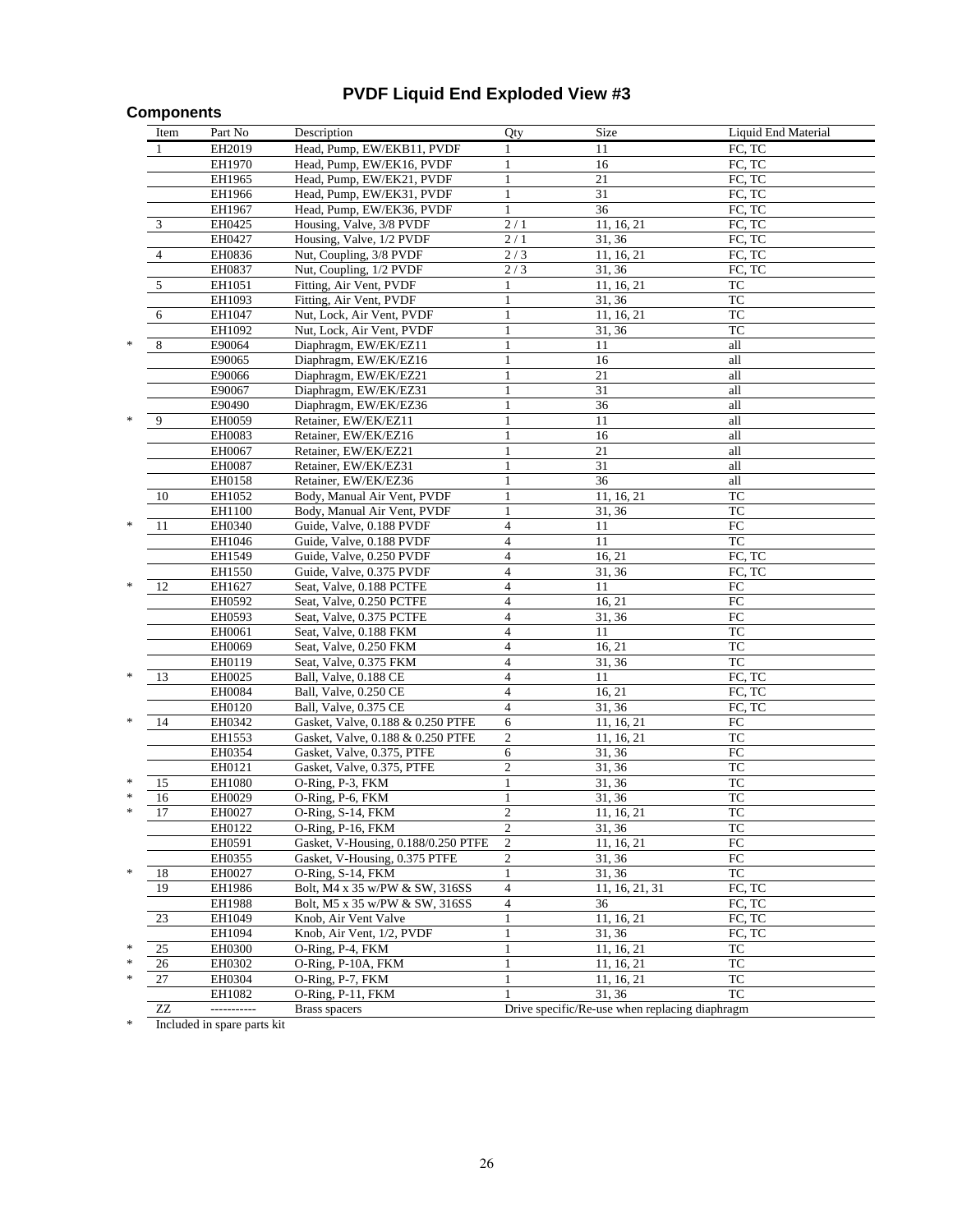### **Stainless Steel Liquid End Exploded View #4**

For all EW and EK Pump Models



# **Components**

|          |                                   |              | Item Part No                | Description                           | Qty            |
|----------|-----------------------------------|--------------|-----------------------------|---------------------------------------|----------------|
| 28       |                                   | $\mathbf{1}$ | EH2021                      | Head, Pump, EW/EKB11, 316 SS          | $\mathbf{1}$   |
| Ŋ        |                                   |              | EH2022                      | Head, Pump, EW/EK21, 316 SS           | 1              |
| 11       |                                   |              | EH2023                      | Head, Pump, EW/EK31, 316 SS           | $\mathbf{1}$   |
| 13       |                                   |              | EH2024                      | Head, Pump, EW/EKC36, 316 SS          | 1              |
|          |                                   | 3            | EH0429                      | Housing, Valve, 0.188 & 0.250, 316 SS | 1              |
| 28       |                                   |              | EH0433                      | Housing, Valve, 0.375, 316 SS         | $\mathbf{1}$   |
| 12       | 永                                 | 8            | EH1971                      | Diaphragm, EW/EK11, PTFE/EPDM         | 1              |
|          |                                   |              | EH1973                      | Diaphragm, EW/EK21, PTFE/EPDM         | $\mathbf{1}$   |
| ⋑        |                                   |              | EH1974                      | Diaphragm, EW/EK31, PTFE/EPDM         | 1              |
| 28       |                                   |              | EH1975                      | Diaphragm, EW/EK36, PTFE/EPDM         | $\mathbf{1}$   |
| 11       | *                                 | 9            | EH0059                      | Retainer, Diaphragm, EW/EK11          | 1              |
|          |                                   |              | EH0067                      | Retainer, Diaphragm, EW/EK21          | 1              |
| 13       |                                   |              | EH0087                      | Retainer, Diaphragm, EW/EK31          | 1              |
| €<br>28  |                                   |              | EH0158                      | Retainer, Diaphragm, EW/EK36          | $\mathbf{1}$   |
| J<br>12  |                                   | 11           | EH0360                      | Guide, Valve, EW/EKB11, 316 SS        | $\overline{4}$ |
|          |                                   |              | EH1551                      | Guide, Valve, EW/EK211, 316 SS        | $\overline{4}$ |
| 14       |                                   |              | EH1552                      | Guide, Valve, EW/EKB31/36, 316 SS     | $\overline{4}$ |
|          |                                   | 12           | EH1554                      | Seat, Valve, EW/EK11, 316 SS          | 4              |
|          |                                   |              | EH1555                      | Seat, Valve, EW/EK21, 316 SS          | $\overline{4}$ |
|          |                                   |              | EH1556                      | Seat, Valve, EW/EK31/36, 316 SS       | $\overline{4}$ |
|          |                                   | 13           | EH0049                      | Ball, Valve, 0.188, HC                | $\overline{4}$ |
|          |                                   |              | EH0072                      | Ball, Valve, 0.250, HC                | $\overline{4}$ |
| ZZ       |                                   |              | EH0126                      | Ball, Valve, 0.375, HC                | $\overline{4}$ |
|          |                                   |              | EH0382                      | Gasket, Guide/MAVV, EW/EK31/36, PTFE  | 9              |
|          | $\frac{d\mathbf{x}}{d\mathbf{x}}$ | 14           | EH0362                      | Gasket, Valve Guide, EW/EK31/36, PTFE | $\overline{c}$ |
| 8        |                                   |              | EH0380                      | Gasket, Valve Guide, EW/EK31/36, PTFE | $\overline{c}$ |
|          |                                   | 19           | EH2089                      | Bolt, M4 x 45 316 SS, Hex Socket      | $\overline{4}$ |
|          |                                   |              | EH0290                      | Bolt, M5 x 45 316 SS, Hex Socket      | $\overline{4}$ |
| 28<br>Ŋ  |                                   | 20           | EH2000                      | Washer, Split, M4, 316 SS             | $\overline{4}$ |
| 11<br>Đ. |                                   |              | EH2012                      | Washer, Split, M5, 316 SS             | $\overline{4}$ |
|          |                                   | $21\,$       | EH1999                      | Washer, Flat, M4, 316 SS              | $\overline{4}$ |
| 13       |                                   |              | EH2011                      | Washer, Flat, M5, 316 SS              | $\overline{4}$ |
| 28       | $\frac{d\mathbf{r}}{d\mathbf{r}}$ | 28           | EH0365                      | Gasket, Guide/MAVV, EW/EK11/21, PTFE  | 9              |
| 12       |                                   | 37           | EH1014                      | Knob, MAVV, EW/EK-SH, 316 SS          | 1              |
|          |                                   | 38           | EH1015                      | Nut, Loc, EW/EK-SH, 316 SS            | 1              |
|          | *                                 | 39           | EH1016                      | Seal, Ring, EW/EK-SH, 316 SS          | 1              |
| 28<br>3  | $\ast$                            | 40           | EH1017                      | Seat, MAVV, EW/EK-SH, 316 SS          | 1              |
| 11       | *.                                | 41           | EH1018                      | Seat Ring, MAVV, EW/EK-SH, 316 SS     | 1              |
|          |                                   | 51           | EH1557                      | Fitting, MAVV, EW/EK11, 316 SS        | $\mathbf{1}$   |
| 13       |                                   |              | EH1558                      | Fitting, MAVV, EW/EK31/36, 316 SS     | $\mathbf{1}$   |
| 28       |                                   | 53           | EH1508                      | Body, MAVV, EW/EK11, 316 SS           | $\mathbf{1}$   |
| 12       |                                   |              | EH1510                      | Body, MAVV, EW/EK31/36, 316 SS        | $\mathbf{1}$   |
|          |                                   | 54           | EH1559                      | Nut, Lock, MAVV, EW/EW-SH, 316 SS     | 1              |
| ⋑        |                                   | 55           | EH1517                      | Connector, Air Vent, EW/EW-SH, ECTFE  | 1              |
| 14       |                                   |              | Included in engre narte kit |                                       |                |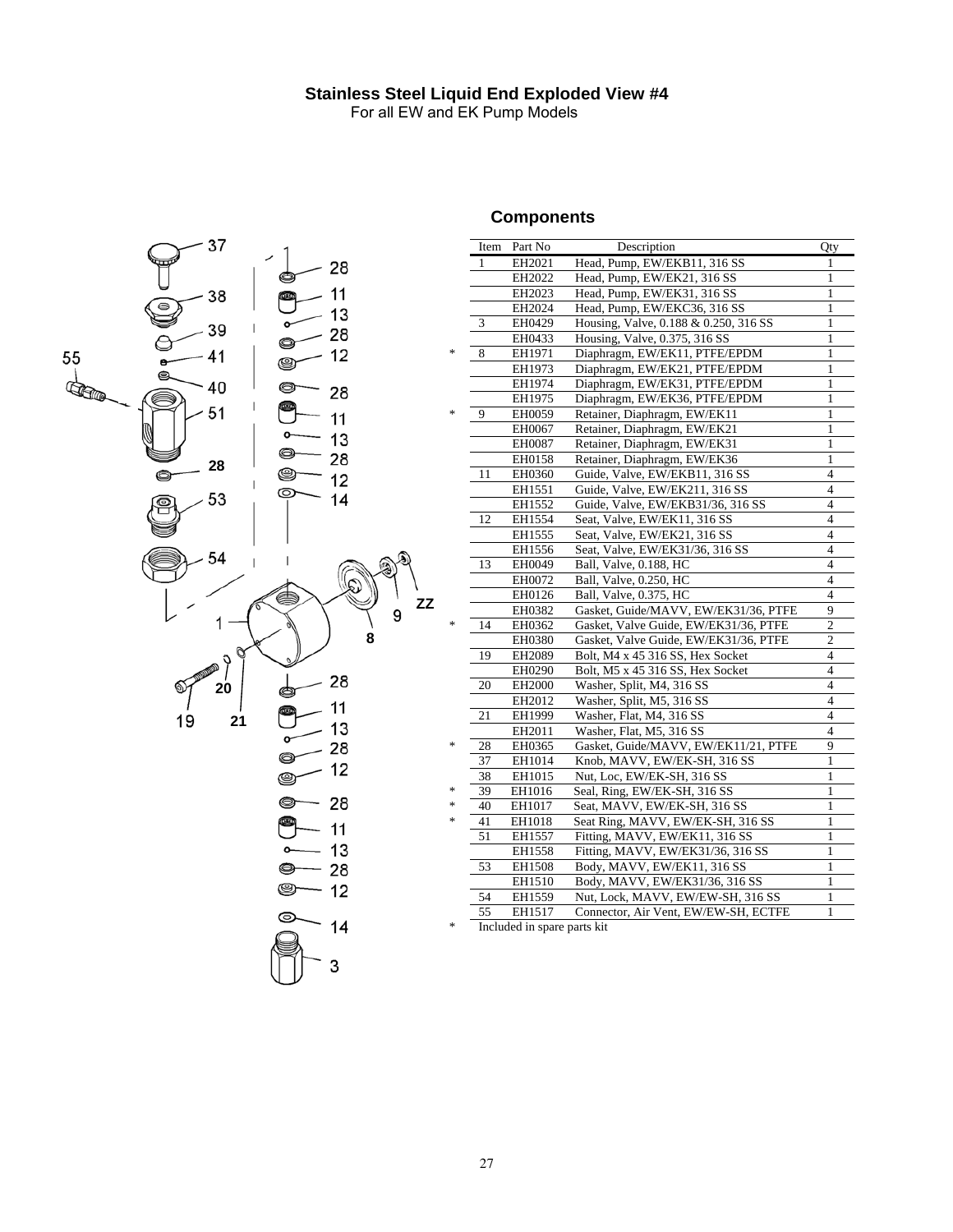# **Accessories (Not Shown)**

| Part No.   | Description                             | <b>Size</b> | Liquid End Material |
|------------|-----------------------------------------|-------------|---------------------|
| E90494     | Connector Assy, Stop Input, 4-pin-R     | EW/EW-Y     | all                 |
| E90495     | Connector Assy, Ana/Dig Input, 5-pin    | EW/EW-Y     | all                 |
| E90496     | Connector Assy, PosiFlow Input, 5-pin-R | EW/EW-Y     | all                 |
| E90497     | Connector Assy, Outputs, 4-pin-SQ       | EW/EW-Y     | all                 |
| E90665     | Connector Assy, EK pump, Input          | EK          | all                 |
| E90001     | Valve, Injection 3/8                    | 11, 16, 21  | <b>VC</b>           |
| E90002     | Valve, Injection 3/8                    | 11, 16, 21  | VE, VF              |
| E90003     | Valve, Injection, 3/8                   | 11, 16, 21  | PC                  |
| E90004     | Valve, Injection, 3/8                   | 11, 16, 21  | PE                  |
| E90007     | Valve, Injection, 1/2                   | 31, 36      | <b>VC</b>           |
| E90008     | Valve, Injection, 1/2                   | 31, 36      | VE, VF              |
| E90011     | Valve, Injection, 1/2                   | 31, 36      | PC                  |
| E90012     | Valve, Injection, 1/2                   | 31, 36      | $\rm PE$            |
| E90238     | Valve, Injection, 3/8                   | 11, 16, 21  | <b>TC</b>           |
| E90020     | Valve, Inj/Back Press, 3/8              | 11, 16, 21  | FC                  |
| E90022     | Valve, Inj/Back Press, 1/2              | 31, 36      | TC, FC              |
| E90013     | Valve, Foot, 3/8                        | 11, 16, 21  | <b>VC</b>           |
| E90015     | Valve, Foot, 3/8                        | 11, 16, 21  | PC                  |
| E90016     | Valve, Foot, 1/2                        | 31, 36      | <b>VC</b>           |
| E90018     | Valve, Foot, 1/2                        | 31, 36      | PC                  |
| E90034     | Valve, Foot, 3/8                        | 11, 16, 21  | PE                  |
| E90035     | Valve, Foot, 3/8                        | 11, 16, 21  | VE                  |
| E90036     | Valve, Foot, 1/2                        | 31, 36      | PE                  |
| E90037     | Valve, Foot, 1/2                        | 31, 36      | <b>VE</b>           |
| E90193     | Valve, Foot, 1/2                        | 31, 36      | VF                  |
| E90234     | Valve, Foot, 3/8                        | 11, 16, 21  | <b>VF</b>           |
| E90239     | Valve, Foot, 1/2                        | 31, 36      | <b>TC</b>           |
| E90240     | Valve, Foot, 3/8                        | 11, 16, 21  | TC                  |
| E90241     | Valve, Foot, 3/8                        | 11, 16, 21  | ${\rm FC}$          |
| E90275     | Valve, Foot, 1/2                        | 31,36       | FC                  |
| E00001-00  | Tubing, 1/2 OD LLDPE per foot           | 31, 36      | all                 |
| E00001     | Tubing, 1/2 OD LLDPE, 20 FT             | 31, 36      | all                 |
| E00001-50  | Tubing, 1/2 OD LLDPE, 50 FT             | 31, 36      | all                 |
| E00001-100 | Tubing, 1/2 OD LLDPE, 100 FT            | 31, 36      | all                 |
| E00001-250 | Tubing, 1/2 OD LLDPE, 250 FT            | 31, 36      | all                 |
| E00001-500 | Tubing, 1/2 OD LLDPE, 500 FT            | 31, 36      | all                 |
| E00002-00  | Tubing, 3/8 OD LLDPE per foot           | 11, 16, 21  | all                 |
| E00002     | Tubing, 3/8 OD LLDPE, 20 FT             | 11, 16, 21  | all                 |
| E00002-50  | Tubing, 3/8 OD LLDPE, 50 FT             | 11, 16, 21  | all                 |
| E00002-100 | Tubing, 3/8 OD LLDPE, 100 FT            | 11, 16, 21  | all                 |
| E00002-250 | Tubing, 3/8 OD LLDPE, 250 FT            | 11, 16, 21  | all                 |
| E00002-500 | Tubing, 3/8 OD LLDPE, 500 FT            | 11, 16, 21  | all                 |
| E00071     | Weight, Ceramic                         | all         | all                 |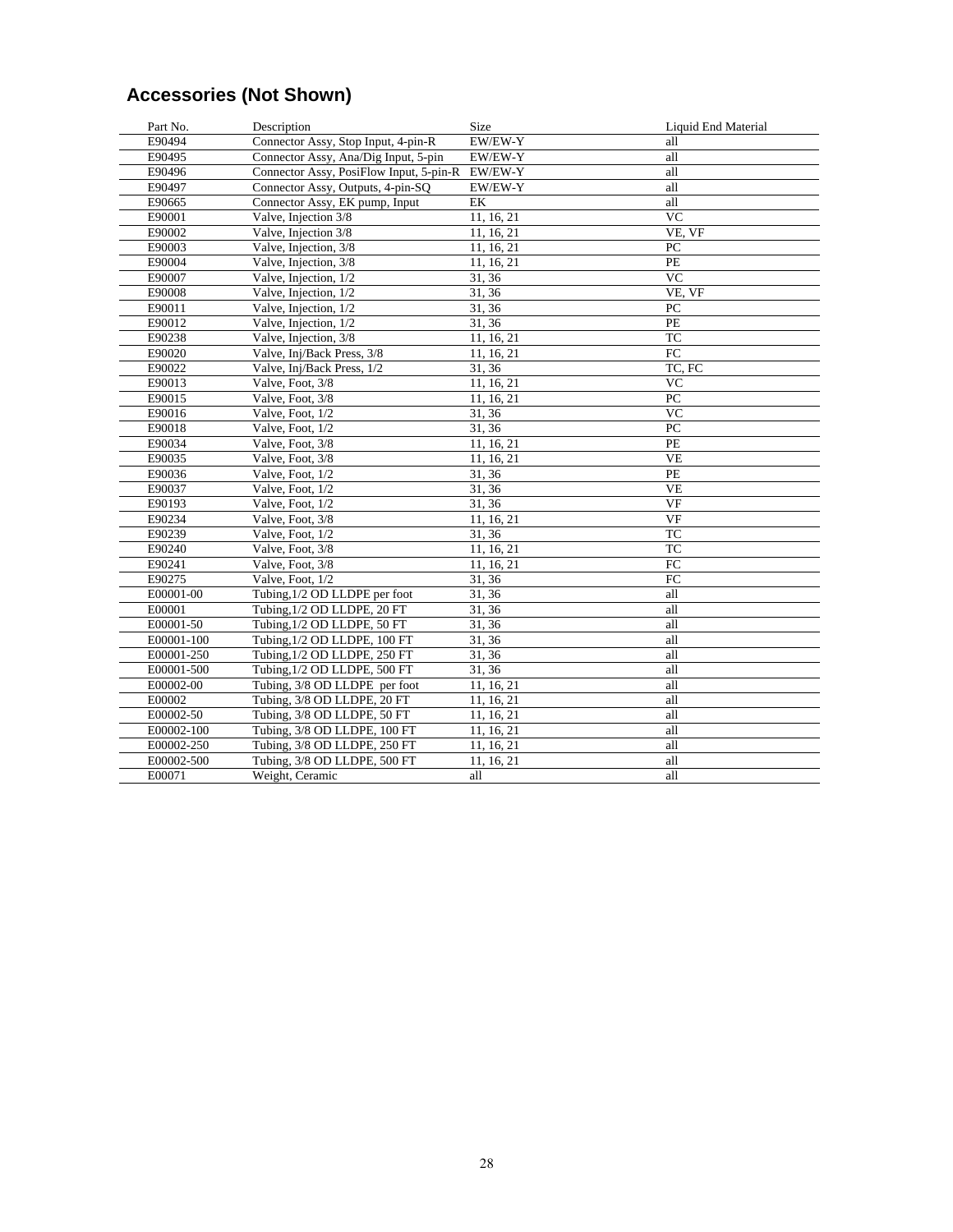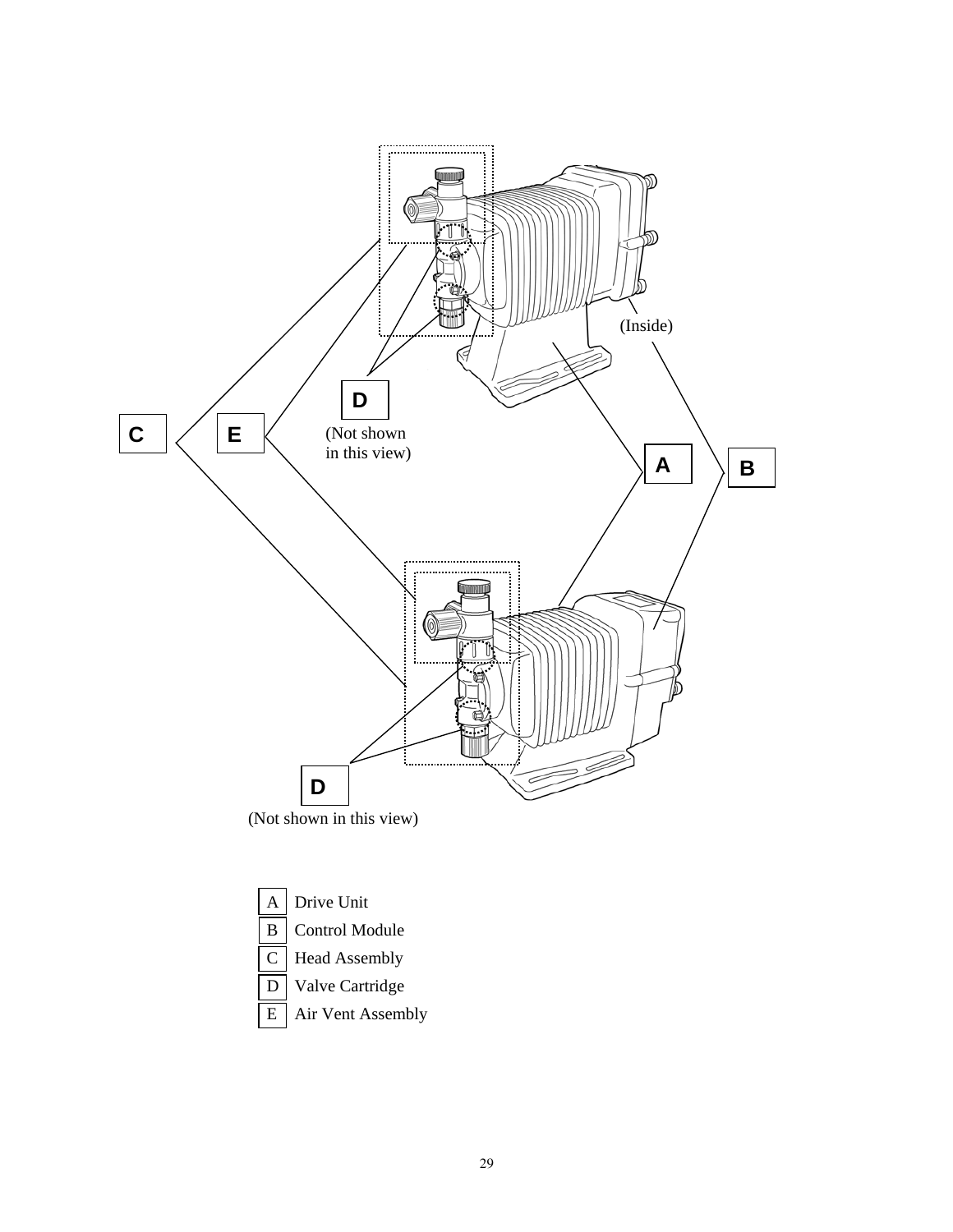| Pump<br>Model <sup>+</sup>                      | A<br><b>Drive</b>   | B<br><b>Control</b> | $\mathbf c$<br><b>Head Assembly*</b><br>(Spare Parts Kit) |                       |                            |                       |                       |                                    |                       |
|-------------------------------------------------|---------------------|---------------------|-----------------------------------------------------------|-----------------------|----------------------------|-----------------------|-----------------------|------------------------------------|-----------------------|
|                                                 | Unit $\mathbf{t}^*$ | Module <sup>+</sup> | <b>PC</b>                                                 | <b>PE</b>             | VC                         | <b>VE</b>             | <b>VF</b>             | <b>TC</b>                          | FC                    |
| <b>EWB11F1-</b>                                 | WB11-1              | EWBF1               | X11PC<br>$(X11PC-PK)$                                     | X11PE<br>(X11PE-PK)   | X11VC<br>$(X11VC-PK)$      | X11VE<br>$(X11VE-PK)$ | X11VF<br>$(X11VF-PK)$ | X <sub>1</sub> 1TC<br>$(X11TC-PK)$ | X11FC<br>$(X11FC-FK)$ |
| <b>EWB11F2-</b>                                 | <b>WB11-2</b>       | EWBF2               |                                                           |                       |                            |                       |                       |                                    |                       |
| <b>EWB16F1-</b>                                 | WB16-1              | EWBF1               | X16PC<br>$(X16PC-PK)$                                     | X16PE<br>$(X16PE-PK)$ | X16VC<br>$(X16VC-PK)$      | X16VE<br>$(X16VE-PK)$ | X16VF<br>$(X16VF-PK)$ | X <sub>16</sub> TC<br>$(X16TC-PK)$ | X16FC<br>$(X16FC-PK)$ |
| <b>EWB16F2-</b>                                 | WB16-2              | EWBF2               |                                                           |                       |                            |                       |                       |                                    |                       |
| EWB21F1-                                        | WB21-1              | EWBF1               | X21PC<br>$(X21PC-PK)$                                     | X21PE<br>(X21PE-PK)   | X21VC<br>$(X21VC-PK)$      | X21VE<br>(X21VE-PK)   | X21VF<br>$(X21VF-PK)$ | X21TC<br>(X21TC-PK)                | X21FC<br>$(X21FC-PK)$ |
| <b>EWB21F2-</b>                                 | WB21-2              | EWBF2               |                                                           |                       |                            |                       |                       |                                    |                       |
| EWB31F1-                                        | WB31-1              | EWB30F1             | X31PC<br>$(X31PC-PK)$                                     | X31PE<br>(X31PE-PK)   | X31VC<br>$(X31VC-PK)$      | X31VE<br>(X31VE-PK)   | X31VF<br>$(X31VF-PK)$ | X31TC<br>$(X31TC-PK)$              | X31FC<br>$(X31FC-PK)$ |
| EWB31F2-                                        | WB31-2              | EWBF2               |                                                           |                       |                            |                       |                       |                                    |                       |
| <b>EWC16F1-</b>                                 | WC16-1              | EWCF1               | X16PC<br>$(X16PC-PK)$                                     | X16PE<br>(X16PE-PK)   | X16VC<br>(X16VC-PK)        | X16VE<br>(X16VE-PK)   | X16VF<br>$(X16VF-PK)$ | X <sub>16</sub> TC<br>(X16TC-PK)   | X16FC<br>$(X16FC-PK)$ |
| <b>EWC16F2-</b>                                 | WC16-2              | EWCF2               |                                                           |                       |                            |                       |                       |                                    |                       |
| <b>EWC21F1-</b>                                 | WC21-1              | EWCF1               | X21PC<br>$(X21PC-PK)$                                     | X21PE<br>$(X21PE-PK)$ | X21VC<br>$(X21VC-PK)$      | X21VE<br>(X21VE-PK)   | X21VF<br>$(X21VF-FK)$ | X21TC<br>(X21TC-PK)                | X21FC<br>(X21FC-PK)   |
| <b>EWC21F2-</b>                                 | WC21-2              | EWCF2               |                                                           |                       |                            |                       |                       |                                    |                       |
| <b>EWC31F1-</b>                                 | WC31-1              | EWCF1               | X31PC<br>$(X31PC-PK)$                                     | X31PE<br>(X31PE-PK)   | X31VC<br>$(X31VC-PK)$      | X31VE<br>(X31VE-PK)   | X31VF<br>$(X31VF-PK)$ | X31TC<br>$(X31TC-PK)$              | X31FC<br>$(X31FC-PK)$ |
| <b>EWC31F2-</b>                                 | WC31-2              | EWCF2               |                                                           |                       |                            |                       |                       |                                    |                       |
| <b>EWC36F1-</b>                                 | WC36-1              | EWCF1               | X36PC<br>$(X36PC-PK)$                                     | X36PE<br>(X36PE-PK)   | <b>X36VC</b><br>(X36VC-PK) | X36VE<br>(X36VE-PK)   | X36VF<br>(X36VF-PK)   | X36TC<br>(X36TC-PK)                | X36FC<br>(X36FC-PK)   |
| <b>EWC36F2-</b>                                 | WC36-2              | EWCF2               |                                                           |                       |                            |                       |                       |                                    |                       |
|                                                 |                     | 11                  | E90041                                                    | E90042                | E90038                     | E90039                | E90302                | E90305                             | ---                   |
|                                                 | D                   |                     | E90048                                                    | E90049                | E90045                     | E90046                | E90303                |                                    | ---                   |
| <b>Valve Cartridge</b>                          |                     | 31, 36              | E90055                                                    | E90056                | E90052                     | E90053                | E90304                | ---                                | ---                   |
| Е                                               |                     | 11, 16,<br>21       | E90026                                                    | E90027                | E90024                     | E90025                | E90025                | E90308                             |                       |
| <b>Manual Air Vent</b><br><b>Valve Assembly</b> |                     | 31, 36              | E90248                                                    | E90249                | E90246                     | E90247                | E90247                | E90250                             |                       |
| <b>Automatic Air</b><br><b>Vent Valve</b>       |                     | 11, 16,<br>21       |                                                           |                       | E90023                     |                       |                       |                                    |                       |
| <b>MultiFunction</b><br><b>Valve Assembly</b>   |                     | 11, 16,<br>21       | E90364                                                    | E90365                | E90362                     | E90363                | E90363                |                                    |                       |

Notes:

- **\*** The P/N in the block is the head assembly part number and the spare parts kit is shown underneath in parentheses. For head assemblies with a Multifunction Valve, add an "M" to the end of the part number. Parts kits for pumps with Multifunction valves are the same as pumps without the "M" option. For head assemblies or parts kits with the Auto Air Vent Valve, add "A" after the "VC" code in the number.
- < For EK pump models, change the "W" to "K" and the "F" to "R". The EK drive and control units are only sold as an assembly only. Use the Drive Unit number but change the "W" to "K" and add an "R" before the voltage code (i.e. KB11-R1). For EW pumps using a "Y" Control Module, change the "F" in the model number or part number to a "Y" to determine the correct Control Module part number.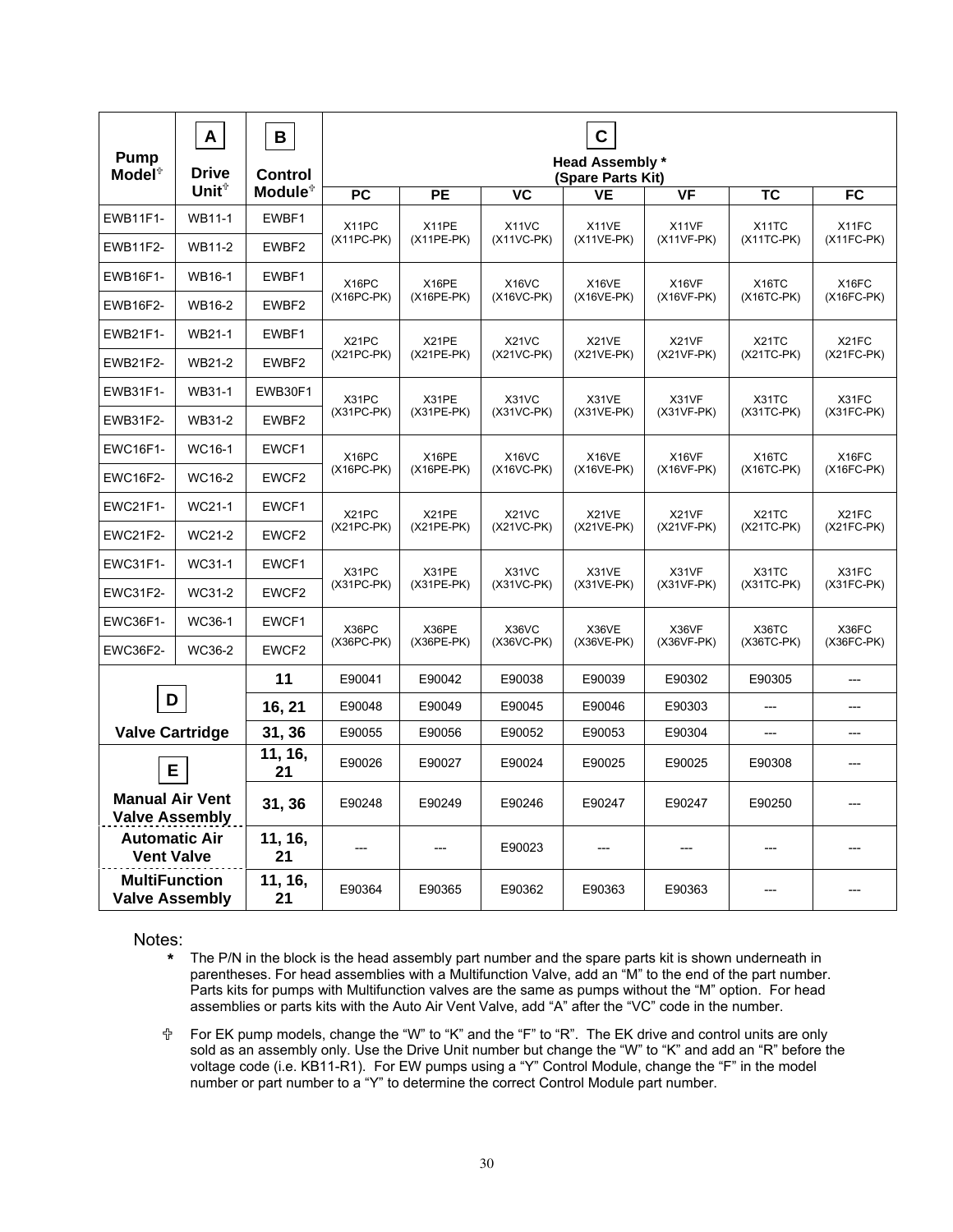#### **Drive and Control Module Exploded View**  18  $17$  $19(x6)$ 15  $13(x7)$ ô  $16$ O  $\overline{14}$ D 11  $5(x2)$  $12$ B  $\circledcirc$  $3(x2)$  $\mathsf B$  .  $\mathbb{D}_{\infty}^{\circ}$ A ò 20  $2(x2)$  $21$ **DO** Ð  $10$  $(x4)$  $11$  $12$ A Drive Unit  $\circledcirc$ B Control Module Part numbers for these assemblies are on Page 30

| Item           | Part No. | Description                                      | <b>Series</b> |
|----------------|----------|--------------------------------------------------|---------------|
| $\mathbf{1}$   | EH1580   | Screw, M5 x 55, SS PFH, Black                    | EW            |
| $\frac{2}{3}$  | EH1581   | Screw, M5 x 47, SS PFH, Black                    | EW            |
|                | EH1653   | Hinge Pin, Spring, EW-F/Y Cover                  | EW            |
| $\overline{4}$ | EH1646   | Cover, Controller, Clear, EW-F/Y                 | EW            |
| $\overline{5}$ | EH1648   | Thumb Bolt, Captive, EW-F/Y, Cover               | EW            |
| $\sqrt{6}$     | EH1647   | Gasket, Cover, EW-F/Y Controller, EPDM           | EW            |
| $\overline{7}$ | EH1582   | Gasket, Controller-Drive. EW, EPDM               | EW            |
| $\,8\,$        | EH1649   | Knob, Stroke length, EW-F/Y                      | EW            |
| 9              | EH1650   | Label, EW-F/Y Stroke length knob                 | EW            |
| 10             | EH1583   | Cap, Mini din connector, EPDM                    | EW            |
| 11             | EH1573   | Gasket, Pump Head, EW/EK 11-21                   | EW, EK        |
|                | EH1574   | Gasket, Pump Head, EW/EK 31                      | EW, EK        |
|                | EH1575   | Gasket, Pump Head, EW/EK 36                      | EW, EK        |
| 12             | EH1690   | Spacer, Bracket, EW/EK/EZ-11                     | EW, EK        |
|                | EH1431   | Spacer, Bracket, EW/EK/EZ-16                     | EW, EK        |
|                | EH1700   | Spacer, Bracket, EW/EK/EZ-21                     | EW, EK        |
| 13             | EH1410   | Screw, M4 x 10, SS PFH, Black                    | EK            |
| 14             | EH1375   | Knob, Stroke length, EK-B                        | EK-B          |
|                | EH1584   | Knob, Stroke length, EK-C                        | EK-C          |
| 15             | EH1376   | Screw, SL Knob, EK-B, M4 x 95                    | EK-B          |
|                | EH1586   | Screw, SL Knob, EK-C, M4 x 75                    | EK-C          |
| 16             | EH0141   | Cap, Stroke length Adjustment Knob               | EK            |
| 17             | EH1372   | Gasket, Cover, EK Controller, EPDM               | EK            |
| 18             | E90633   | Cover Asm, EK Control Unit, (no bolts, w/gasket) | EK            |
|                | E90634   | Cover Asm, EK Control Unit, (w/bolts & gasket)   | EK            |
| 19             | EH1374   | Thumb Bolt, Captive, EK Cover                    | EK            |
| 20             | EH1567   | Gasket, Locknut, EK Input                        | EK            |
| 21             | EH1565   | Nut, Lock, Input connector, EK                   | EK            |